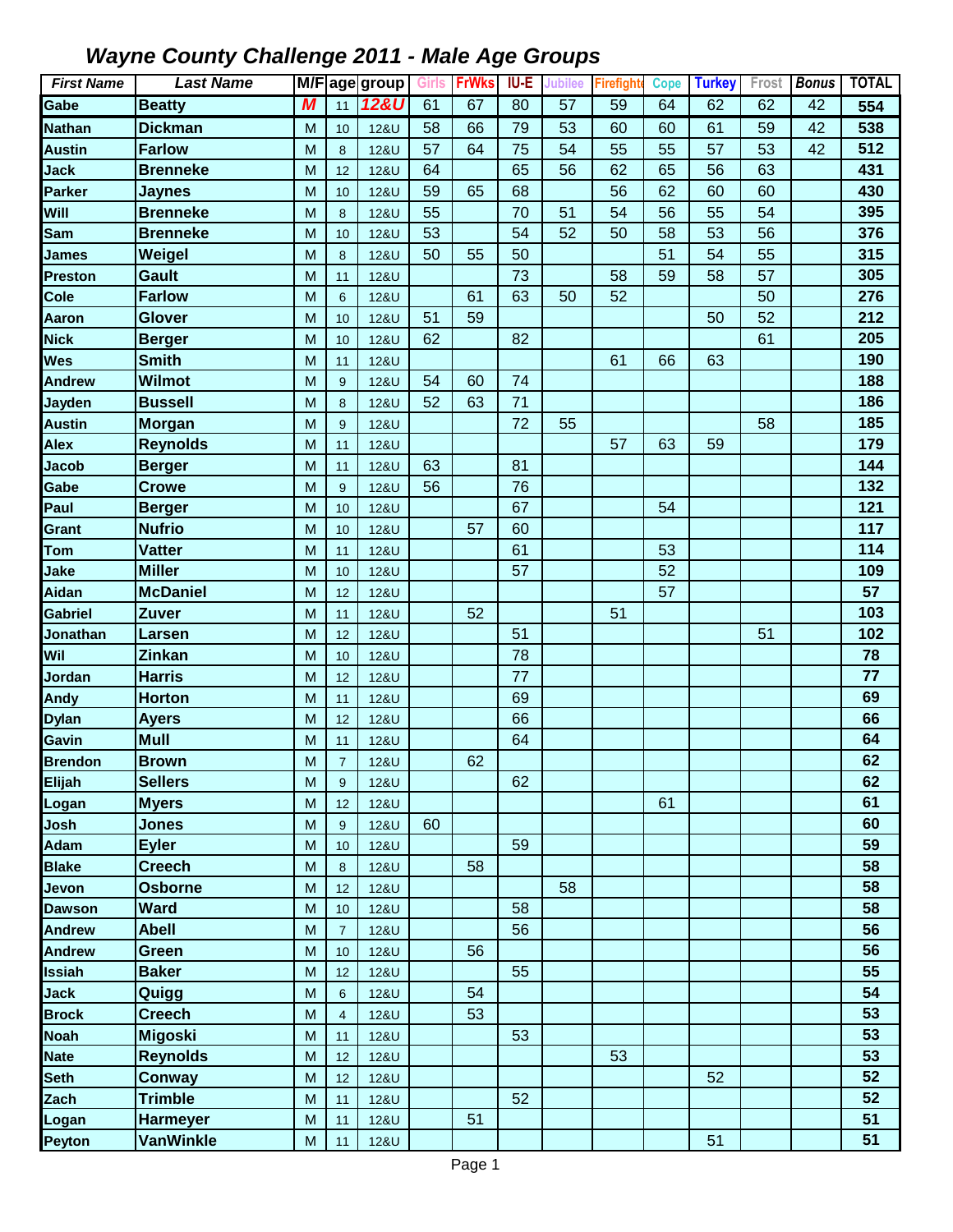| <b>First Name</b> | Last Name         |   |   | M/Fage group | <b>FrWks</b> | <b>IU-E</b> |  | Cope | <b>Turkey</b> | Frost | <b>Bonus</b> | <b>TOTAL</b> |
|-------------------|-------------------|---|---|--------------|--------------|-------------|--|------|---------------|-------|--------------|--------------|
| <b>Haden</b>      | <b>IDickerson</b> | М | ິ | 12&U         | 50           |             |  |      |               |       |              | 50           |
| <b>Matthew</b>    | <b>IEIzemever</b> | М |   | 12&U         |              |             |  | 50   |               |       |              | 50           |
|                   |                   |   |   |              |              |             |  |      |               |       |              |              |

| <b>First Name</b> | <b>Last Name</b> |   |    | M/Fage group | <b>Girls</b> | <b>FrWks</b> | <b>IU-E</b> | <b>Jubilee</b> | <b>Firefight</b> | <b>Cope</b> | <b>Turkey</b> | Frost | <b>Bonus</b> | <b>TOTAL</b> |
|-------------------|------------------|---|----|--------------|--------------|--------------|-------------|----------------|------------------|-------------|---------------|-------|--------------|--------------|
| <b>Andrew</b>     | <b>Hoover</b>    | M | 15 | $13 - 15$    | 52           | 56           | 61          | 51             |                  | 52          | 53            | 53    |              | 378          |
| <b>Matt</b>       | Hill             | M | 15 | $13 - 15$    |              | 221          | 68          |                |                  |             |               |       |              | 289          |
| <b>Cliff</b>      | <b>Dickman</b>   | M | 13 | $13 - 15$    | 53           |              | 58          |                | 51               | 51          | 51            |       |              | 264          |
| <b>Houston</b>    | <b>Cornett</b>   | M | 15 | $13 - 15$    |              | 59           |             |                |                  |             | 182           |       |              | 241          |
| <b>Branson</b>    | <b>Bennett</b>   | M | 15 | $13 - 15$    |              | 180          |             |                |                  |             |               |       |              | 180          |
| <b>Breyden</b>    | <b>Wicker</b>    | M | 13 | $13 - 15$    | 57           | 58           |             | 54             |                  |             |               |       |              | 169          |
| Gabe              | Shepherd         | M | 15 | $13 - 15$    |              |              | 63          | 53             |                  |             |               |       |              | 116          |
| <b>Braden</b>     | <b>Whited</b>    | M | 13 | $13 - 15$    |              | 51           | 57          |                |                  |             |               |       |              | 108          |
| <b>Mason</b>      | <b>Stitt</b>     | M | 13 | 13-15        | 55           |              |             |                |                  |             |               | 52    |              | 107          |
| Adam              | <b>Kibbey</b>    | M | 14 | 13-15        |              |              | 55          | 50             |                  |             |               |       |              | 105          |
| <b>Matt</b>       | Glover           | M | 15 | $13 - 15$    | 51           | 52           |             |                |                  |             |               |       |              | 103          |
| Joey              | Hale             | M | 14 | $13 - 15$    |              |              |             |                |                  |             | 52            | 51    |              | 103          |
| Seth              | Wright           | M | 13 | 13-15        |              |              | 67          |                |                  |             |               |       |              | 67           |
| <b>James</b>      | Conway, Jr.      | M | 14 | $13 - 15$    |              |              | 66          |                |                  |             |               |       |              | 66           |
| Sam               | <b>Eyler</b>     | M | 14 | $13 - 15$    |              |              | 65          |                |                  |             |               |       |              | 65           |
| Evan              | <b>Felton</b>    | M | 14 | $13 - 15$    |              |              | 64          |                |                  |             |               |       |              | 64           |
| <b>Trent</b>      | <b>Trimble</b>   | M | 15 | $13 - 15$    |              |              | 62          |                |                  |             |               |       |              | 62           |
| Jordan            | Hazelrigg        | M | 14 | $13 - 15$    |              |              | 60          |                |                  |             |               |       |              | 60           |
| <b>Bronson</b>    | <b>Dye</b>       | M | 13 | $13 - 15$    |              |              | 59          |                |                  |             |               |       |              | 59           |
| <b>Toby</b>       | <b>Musselman</b> | M | 13 | $13 - 15$    |              | 57           |             |                |                  |             |               |       |              | 57           |
| Evan              | Hoover           | M | 13 | $13 - 15$    |              |              | 56          |                |                  |             |               |       |              | 56           |
| Jordan            | <b>Miller</b>    | M | 15 | $13 - 15$    | 56           |              |             |                |                  |             |               |       |              | 56           |
| <b>Seth</b>       | Gray             | M | 14 | $13 - 15$    |              | 55           |             |                |                  |             |               |       |              | 55           |
| Ryan              | <b>Ayers</b>     | M | 14 | $13 - 15$    |              |              | 54          |                |                  |             |               |       |              | 54           |
| <b>Seth</b>       | <b>Petersen</b>  | M | 13 | $13 - 15$    |              | 54           |             |                |                  |             |               |       |              | 54           |
| Vinayak           | Vedantam         | M | 15 | $13 - 15$    | 54           |              |             |                |                  |             |               |       |              | 54           |
| <b>Dustin</b>     | <b>Swonder</b>   | M | 14 | $13 - 15$    |              | 53           |             |                |                  |             |               |       |              | 53           |
| Owen              | <b>Therrell</b>  | M | 13 | 13-15        |              |              | 53          |                |                  |             |               |       |              | 53           |
| <b>Brandon</b>    | <b>Dillman</b>   | M | 14 | $13 - 15$    |              |              |             | 52             |                  |             |               |       |              | 52           |
| <b>Matthew</b>    | <b>Nolte</b>     | M | 15 | $13 - 15$    |              |              | 52          |                |                  |             |               |       |              | 52           |
| <b>Tristan</b>    | <b>Migoski</b>   | M | 13 | $13 - 15$    |              |              | 51          |                |                  |             |               |       |              | 51           |
| Cole              | <b>Baxter</b>    | M | 14 | $13 - 15$    | 50           |              |             |                |                  |             |               |       |              | 50           |
| <b>Beau</b>       | <b>Bryant</b>    | M | 13 | $13 - 15$    |              |              |             |                |                  | 50          |               |       |              | 50           |
| Hunter            | George           | M | 13 | $13 - 15$    |              | 50           |             |                |                  |             |               |       |              | 50           |
| <b>Austin</b>     | <b>Harrison</b>  | M | 13 | $13 - 15$    |              |              | 50          |                |                  |             |               |       |              | 50           |
| Jacob             | Larson           | M | 13 | $13 - 15$    |              |              |             |                |                  |             |               | 50    |              | 50           |
| Evan              | Liggett          | M | 15 | $13 - 15$    |              |              |             |                |                  |             | 50            |       |              | 50           |
| Cooper            | <b>McCann</b>    | M | 13 | $13 - 15$    |              |              |             |                | 50               |             |               |       |              | 50           |
|                   |                  |   |    |              |              |              |             |                |                  |             |               |       |              |              |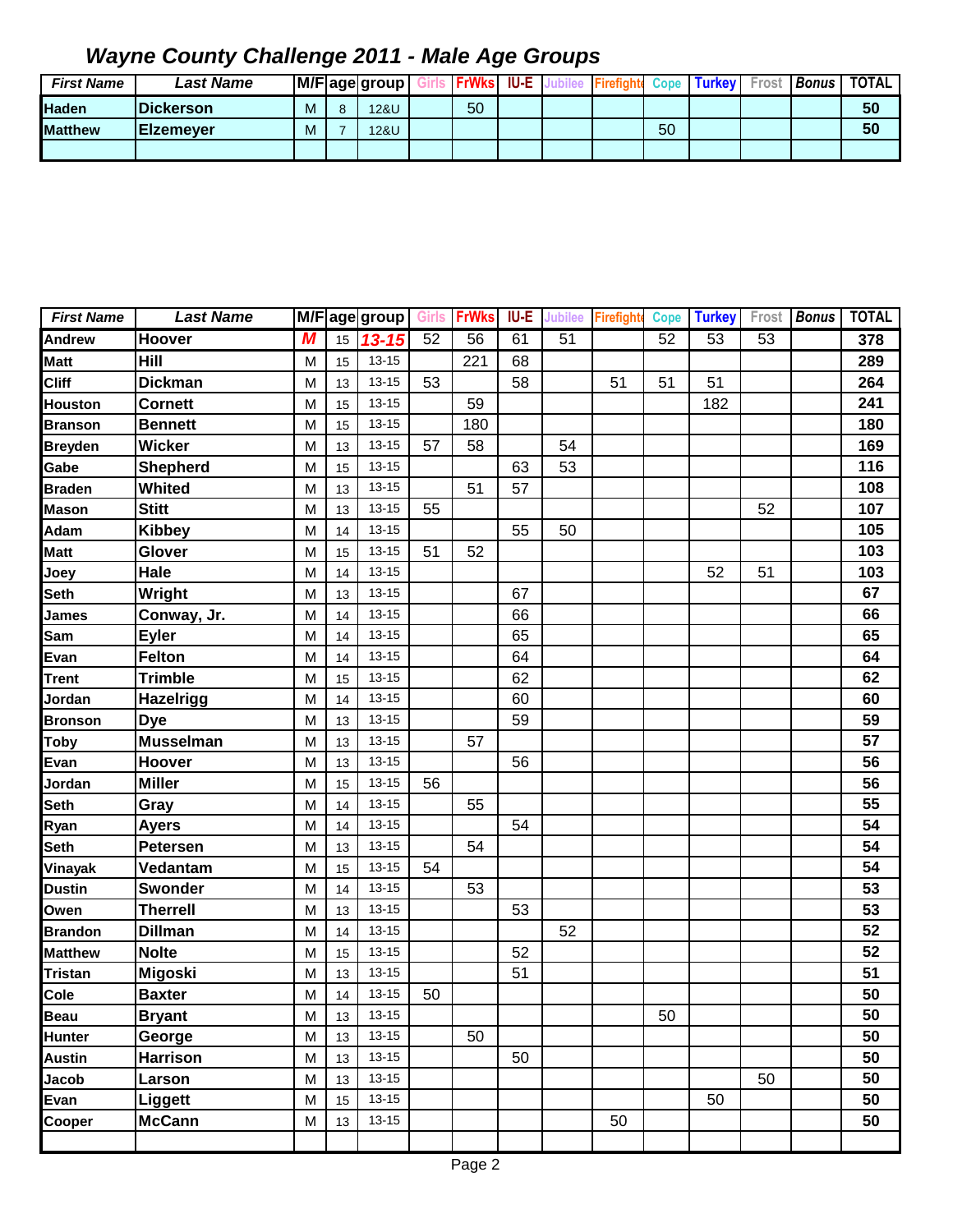| <b>First Name</b> | <b>Last Name</b>       |   |    | M/F age group |    | Girls <b>FrWks</b> | IU-E | <b>Jubilee</b> | <b>Firefighte</b> | <b>Cope</b> | <b>Turkey</b> |    | Frost Bonus | <b>TOTAL</b> |
|-------------------|------------------------|---|----|---------------|----|--------------------|------|----------------|-------------------|-------------|---------------|----|-------------|--------------|
| <b>Bryson</b>     | <b>Stevens</b>         | M | 17 | $16 - 18$     |    | 105                | 266  | 164            |                   | 113         |               | 60 |             | 708          |
| <b>Curtis</b>     | <b>Hieger</b>          | M | 17 | $16 - 18$     |    | 62                 | 60   | 87             |                   | 84          | 57            | 56 |             | 406          |
| Alex              | Henn                   | M | 17 | $16 - 18$     |    |                    | 317  |                |                   |             |               |    |             | 317          |
| Pedro             | <b>Feliciano</b>       | M | 16 | $16 - 18$     |    | 61                 |      | 55             |                   | 54          | 58            | 57 |             | 285          |
| <b>Dylan</b>      | <b>Frame</b>           | M | 18 | $16 - 18$     |    | 52                 | 59   | 59             |                   |             | 56            | 58 |             | 284          |
| <b>Austin</b>     | <b>Bergfield</b>       | M | 16 | $16 - 18$     | 53 | 60                 |      | 54             |                   | 55          | 59            |    |             | 281          |
| <b>Michael</b>    | <b>Norrick</b>         | M | 16 | $16 - 18$     | 51 | 57                 |      | 56             |                   |             | 53            | 54 |             | 271          |
| Eric              | Yandl                  | M | 16 | $16 - 18$     | 52 | 59                 | 58   | 60             |                   |             |               |    |             | 229          |
| <b>Stephen</b>    | <b>Scruggs</b>         | M | 16 | $16 - 18$     |    |                    | 53   | 50             |                   | 52          | 51            |    |             | 206          |
| Clay              | <b>Clark</b>           | M | 16 | $16 - 18$     |    | 63                 | 61   | 61             |                   |             |               |    |             | 185          |
| <b>Dustin</b>     | <b>Rice</b>            | M | 17 | $16 - 18$     | 55 | 64                 | 62   |                |                   |             |               |    |             | 181          |
| Zakk              | <b>Wolf</b>            | M | 17 | $16 - 18$     |    | 53                 | 54   |                |                   | 51          |               |    |             | 158          |
| Jeremy            | <b>Pierce</b>          | M | 18 | $16 - 18$     |    |                    |      |                |                   |             | 156           |    |             | 156          |
| Joe               | <b>Fuller</b>          | M | 16 | $16 - 18$     |    |                    |      | 138            |                   |             |               |    |             | 138          |
| <b>Chandler</b>   | <b>Dillman</b>         | M | 17 | $16 - 18$     |    |                    |      | 57             |                   |             |               | 55 |             | 112          |
| <b>Anthony</b>    | <b>Reisert</b>         | M | 16 | $16 - 18$     |    | 56                 |      |                |                   |             | 54            |    |             | 110          |
| John              | Young                  | M | 17 | $16 - 18$     |    | 58                 |      | 52             |                   |             |               |    |             | 110          |
| <b>Tim</b>        | <b>Harris</b>          | M | 16 | $16 - 18$     | 54 | 55                 |      |                |                   |             |               |    |             | 109          |
| <b>Chris</b>      | <b>Bateman</b>         | M | 17 | $16 - 18$     |    | 54                 |      | 51             |                   |             |               |    |             | 105          |
| <b>Tim</b>        | Gard                   | M | 18 | $16 - 18$     |    | 51                 |      |                | 50                |             |               |    |             | 101          |
| <b>Alex</b>       | <b>Baxter</b>          | M | 16 | $16 - 18$     | 50 |                    |      |                |                   | 50          |               |    |             | 100          |
| <b>Nicholas</b>   | Deom                   | M | 17 | $16 - 18$     |    |                    | 65   |                |                   |             |               |    |             | 65           |
| <b>Matthew</b>    | <b>Sewell</b>          | M | 17 | $16 - 18$     |    |                    | 64   |                |                   |             |               |    |             | 64           |
| <b>Tanner</b>     | <b>Dye</b>             | M | 16 | $16 - 18$     |    |                    | 63   |                |                   |             |               |    |             | 63           |
| Jim               | <b>Campbell</b>        | M | 18 | $16 - 18$     |    |                    |      |                |                   |             |               | 59 |             | 59           |
| <b>Sampson</b>    | <b>Allen</b>           | M | 16 | $16 - 18$     |    |                    |      | 58             |                   |             |               |    |             | 58           |
| John              | <b>Roark</b>           | M | 16 | $16 - 18$     |    |                    | 57   |                |                   |             |               |    |             | 57           |
| <b>Matthew</b>    | <b>DeVilbiss</b>       | M | 18 | $16 - 18$     |    |                    | 56   |                |                   |             |               |    |             | 56           |
| <b>Cylas</b>      | <b>Conway</b>          | M | 16 | $16 - 18$     |    |                    |      |                |                   |             | 55            |    |             | 55           |
| Alec              | <b>Farrough-Waters</b> | M | 17 | $16 - 18$     |    |                    | 55   |                |                   |             |               |    |             | 55           |
| William           | <b>Allen</b>           | M | 17 | $16 - 18$     |    |                    |      |                |                   | 53          |               |    |             | 53           |
| <b>Adam</b>       | <b>Deckard</b>         | M | 17 | $16 - 18$     |    |                    |      | 53             |                   |             |               |    |             | 53           |
| Ryan              | <b>Donahue</b>         | M | 18 | 16-18         |    |                    |      |                |                   |             |               | 53 |             | 53           |
| Andy              | <b>Eyler</b>           | M | 16 | $16 - 18$     |    |                    | 52   |                |                   |             |               |    |             | 52           |
| <b>Robbie</b>     | <b>Perales</b>         | M | 16 | $16 - 18$     |    |                    |      |                |                   |             |               | 52 |             | 52           |
| <b>Bryce</b>      | <b>Wedig</b>           | M | 16 | $16 - 18$     |    |                    |      |                |                   |             | 52            |    |             | 52           |
| Jason             | <b>Kinser</b>          | M | 16 | $16 - 18$     |    |                    | 51   |                |                   |             |               |    |             | 51           |
| <b>Mike</b>       | <b>Termillegar</b>     | M | 18 | $16 - 18$     |    |                    |      |                |                   |             |               | 51 |             | 51           |
| <b>Jarred</b>     | <b>Foust</b>           | M | 17 | $16 - 18$     |    | 50                 |      |                |                   |             |               |    |             | 50           |
| <b>Evan</b>       | <b>Roberts</b>         | M | 16 | $16 - 18$     |    |                    |      |                |                   |             | 50            |    |             | 50           |
| <b>Caleb</b>      | <b>Stephens</b>        | M | 16 | $16 - 18$     |    |                    |      |                |                   |             |               | 50 |             | 50           |
| Zjon              | <b>Wayne</b>           | M | 16 | $16 - 18$     |    |                    | 50   |                |                   |             |               |    |             | 50           |
|                   |                        |   |    |               |    |                    |      |                |                   |             |               |    |             |              |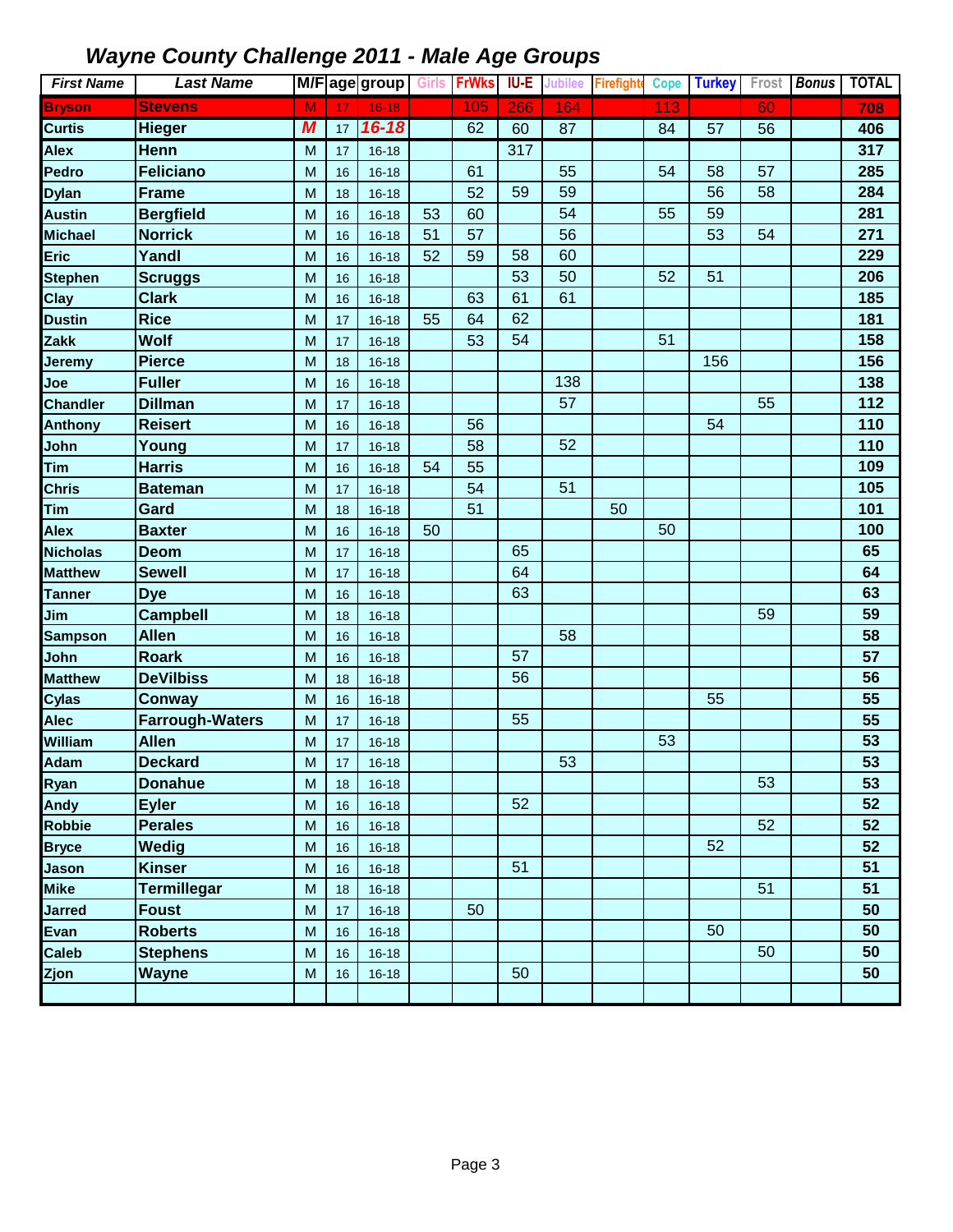| <b>First Name</b> | <b>Last Name</b>  |   |    | M/F age group |    | Girls <b>FrWks</b> | <b>IU-E</b> | <b>Jubilee</b> | <b>Firefighte</b> | <b>Cope</b> | <b>Turkey</b> | Frost | <b>Bonus</b>    | <b>TOTAL</b> |
|-------------------|-------------------|---|----|---------------|----|--------------------|-------------|----------------|-------------------|-------------|---------------|-------|-----------------|--------------|
| Kyle              | Frost             | М | 23 | 19-24         | 56 | 58                 | 60          | 52             | 61                | 55          | 57            | 58    | $\overline{42}$ | 499          |
| Sean              | <b>Kennedy</b>    | M | 24 | 19-24         |    |                    | 72          |                |                   |             | 220           | 200   |                 | 492          |
| Jonathan          | Geise             | M | 24 | 19-24         | 53 | 51                 | 53          | 50             | 54                | 51          | 53            | 52    | 42              | 459          |
| <b>Taylor</b>     | Gray              | M | 19 | 19-24         |    | 62                 |             | 178            |                   |             | 123           | 62    |                 | 425          |
| Logan             | <b>Seals</b>      | M | 22 | 19-24         | 57 | 57                 | 61          |                | 60                | 54          | 56            | 55    |                 | 400          |
| <b>Patrick</b>    | <b>Smith</b>      | M | 19 | 19-24         |    |                    | 225         |                |                   |             | 90            | 64    |                 | 379          |
| Kyle              | <b>Newton</b>     | M | 24 | 19-24         | 50 | 50                 | 51          |                | 51                | 50          | 51            | 50    |                 | 353          |
| Ray               | <b>Seals</b>      | M | 23 | 19-24         | 55 | 55                 | 58          |                | 57                | 53          |               | 57    |                 | 335          |
| <b>Todd</b>       | <b>Hewitt</b>     | M | 19 | 19-24         |    | 263                |             |                |                   |             |               |       |                 | 263          |
| <b>Brett</b>      | Singer            | M | 19 | 19-24         |    | 59                 | 63          |                | 116               |             |               |       |                 | 238          |
| <b>Brandon</b>    | <b>Arnett</b>     | M | 20 | 19-24         |    |                    | 65          |                |                   | 169         |               |       |                 | 234          |
| Jacob             | Naegeli           | M | 21 | 19-24         |    |                    |             |                |                   |             |               | 234   |                 | 234          |
| <b>Dylan</b>      | <b>Newman</b>     | M | 19 | 19-24         |    |                    |             |                |                   | 198         |               |       |                 | 198          |
| <b>Matt</b>       | <b>Beaty</b>      | M | 22 | 19-24         | 58 | 60                 | 67          |                |                   |             |               |       |                 | 185          |
| <b>Simon</b>      | Conrad            | M | 19 | 19-24         |    |                    |             |                |                   |             |               | 133   |                 | 133          |
| Garrett           | Singer            | M | 22 | 19-24         |    | 61                 | 71          |                |                   |             |               |       |                 | 132          |
| <b>Tim</b>        | Lowman            | M | 22 | 19-24         |    |                    | 68          |                |                   |             |               | 63    |                 | 131          |
| Aaron             | <b>Myers</b>      | M | 19 | 19-24         |    |                    | 70          |                |                   | 56          |               |       |                 | 126          |
| <b>Shane</b>      | <b>Curtsinger</b> | M | 20 | 19-24         |    |                    | 124         |                |                   |             |               |       |                 | 124          |
| <b>Brett</b>      | <b>Kirsch</b>     | M | 22 | 19-24         |    |                    | 56          |                |                   |             |               | 53    |                 | 109          |
| <b>Spencer</b>    | <b>Sharp</b>      | M | 22 | 19-24         |    | 53                 | 55          |                |                   |             |               |       |                 | 108          |
| <b>Charlie</b>    | <b>Boyd</b>       | M | 19 | 19-24         |    |                    |             |                |                   |             |               | 99    |                 | 99           |
| Leighton          | Gough             | M | 19 | 19-24         |    |                    | 73          |                |                   |             |               |       |                 | 73           |
| <b>Justin</b>     | <b>Taylor</b>     | M | 19 | 19-24         |    |                    | 69          |                |                   |             |               |       |                 | 69           |
| <b>Tyler</b>      | <b>Maupin</b>     | M | 21 | 19-24         |    |                    | 66          |                |                   |             |               |       |                 | 66           |
| <b>Seth</b>       | <b>Prince</b>     | M | 19 | 19-24         |    |                    |             |                |                   |             |               | 65    |                 | 65           |
| Max               | <b>Erlewein</b>   | M | 19 | 19-24         |    |                    | 64          |                |                   |             |               |       |                 | 64           |
| John              | Gregory           | M | 19 | 19-24         |    |                    | 62          |                |                   |             |               |       |                 | 62           |
| <b>Robbie</b>     | Lane              | M | 20 | 19-24         |    |                    |             |                |                   |             |               | 61    |                 | 61           |
| <b>Dylan</b>      | <b>Drooger</b>    | M | 20 | 19-24         |    |                    |             |                |                   |             |               | 60    |                 | 60           |
| <b>Clint</b>      | Pflum             | M | 21 | 19-24         |    |                    | 59          |                |                   |             |               |       |                 | 59           |
| <b>Shane</b>      | <b>Pribble</b>    | M | 23 | 19-24         |    |                    |             |                | 59                |             |               |       |                 | 59           |
| <b>Turner</b>     | <b>Ritchie</b>    | M | 20 | 19-24         |    |                    |             |                |                   |             |               | 59    |                 | 59           |
| Chris             | Rea               | M | 20 | 19-24         |    |                    |             |                | 58                |             |               |       |                 | 58           |
| Joe               | <b>Gibbs</b>      | M | 23 | 19-24         |    |                    | 57          |                |                   |             |               |       |                 | 57           |
| Andrew            | <b>Dafler</b>     | M | 23 | 19-24         |    | 56                 |             |                |                   |             |               |       |                 | 56           |
| <b>Blake</b>      | Hiner             | M | 20 | 19-24         |    |                    |             |                |                   |             |               | 56    |                 | 56           |
| <b>Tyler</b>      | <b>Kritsch</b>    | M | 20 | 19-24         |    |                    |             |                | 56                |             |               |       |                 | 56           |
| Andrew            | <b>Kritsch</b>    | M | 22 | 19-24         |    |                    |             |                | 55                |             |               |       |                 | 55           |
| Ben               | <b>Tyler</b>      | M | 23 | 19-24         |    |                    |             |                |                   |             | 55            |       |                 | 55           |
| Ryan              | Carman            | M | 20 | 19-24         |    |                    |             |                |                   |             | 54            |       |                 | 54           |
| Justin            | <b>Harrison</b>   | M | 23 | 19-24         |    |                    | 54          |                |                   |             |               |       |                 | 54           |
| Joseph            | <b>Hoerst</b>     | M | 21 | 19-24         |    |                    |             |                |                   |             |               | 54    |                 | 54           |
| <b>Tyler</b>      | <b>Rhodus</b>     | M | 21 | 19-24         |    | 54                 |             |                |                   |             |               |       |                 | 54           |
| <b>Derrick</b>    | <b>Stump</b>      | M | 24 | 19-24         | 54 |                    |             |                |                   |             |               |       |                 | 54           |
| Robert            | Light             | M | 19 | 19-24         |    |                    |             |                | 53                |             |               |       |                 | 53           |
| Adam              | <b>Coffin</b>     | M | 22 | 19-24         |    |                    |             |                |                   |             | 52            |       |                 | 52           |
| Rob               | <b>Dills</b>      | M | 24 | 19-24         |    |                    | 52          |                |                   |             |               |       |                 | 52           |
| Jayne             | <b>Lakes</b>      | M | 22 | 19-24         |    |                    |             |                | 52                |             |               |       |                 | 52           |
| Erik              | <b>Moore</b>      | M | 19 | 19-24         |    | 52                 |             |                |                   |             |               |       |                 | 52           |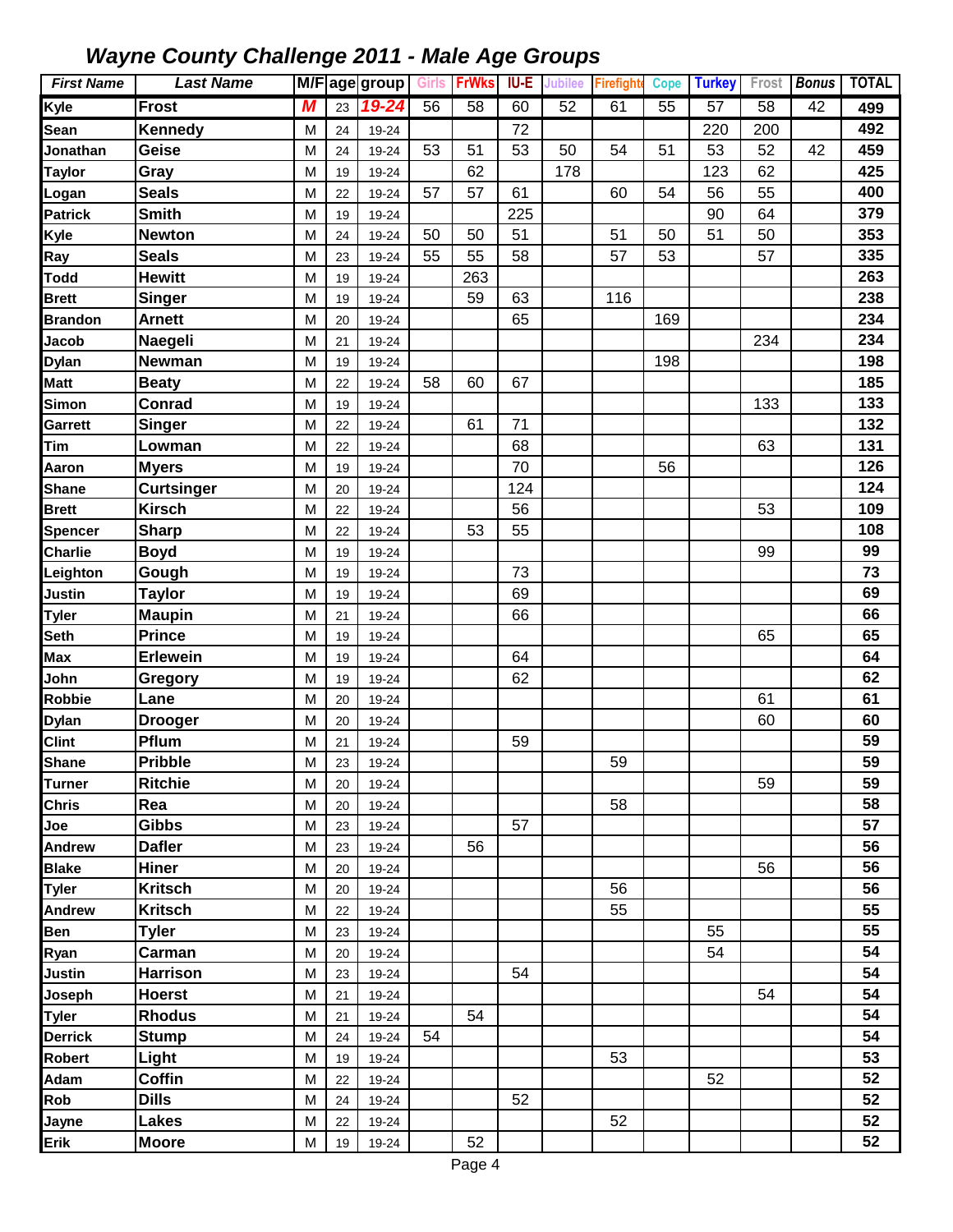| <b>First Name</b>             | <b>Last Name</b>                   |        |          | $\overline{\mathsf{M/F}}$ age group | <b>Girls</b> | <b>FrWks</b>    |      | <b>IU-E</b> Jubilee | Firefight        | <b>Cope</b>     | <b>Turkey</b>   | Frost           | <b>Bonus</b> | <b>TOTAL</b>                       |
|-------------------------------|------------------------------------|--------|----------|-------------------------------------|--------------|-----------------|------|---------------------|------------------|-----------------|-----------------|-----------------|--------------|------------------------------------|
| <b>Mitchell</b>               | <b>Stiner</b>                      | M      | 22       | 19-24                               |              |                 |      |                     |                  | 52              |                 |                 |              | 52                                 |
| Joe                           | Tourner                            | M      | 19       | 19-24                               | 52           |                 |      |                     |                  |                 |                 |                 |              | 52                                 |
| <b>Brad</b>                   | Glover                             | M      | 20       | 19-24                               | 51           |                 |      |                     |                  |                 |                 |                 |              | 51                                 |
| Sean                          | Vance                              | M      | 21       | 19-24                               |              |                 |      | 51                  |                  |                 |                 |                 |              | 51                                 |
| Andrew                        | <b>McDaniel</b>                    | M      | 20       | 19-24                               |              |                 |      |                     |                  |                 |                 | 51              |              | 51                                 |
| lan                           | <b>Holt</b>                        | M      | 19       | 19-24                               |              |                 | 50   |                     |                  |                 |                 |                 |              | 50                                 |
| Douglas                       | Lamica                             | M      | 20       | 19-24                               |              |                 |      |                     | 50               |                 |                 |                 |              | 50                                 |
| <b>Nathan</b>                 | <b>Newton</b>                      | M      | 21       | 19-24                               |              |                 |      |                     |                  |                 | 50              |                 |              | 50                                 |
|                               |                                    |        |          |                                     |              |                 |      |                     |                  |                 |                 |                 |              |                                    |
|                               |                                    |        |          |                                     |              |                 |      |                     |                  |                 |                 |                 |              |                                    |
| <b>First Name</b>             | <b>Last Name</b>                   |        |          | M/F age group                       | Girls        | <b>FrWks</b>    | IU-E | <b>Jubilee</b>      | <b>Firefight</b> | <b>Cope</b>     | <b>Turkey</b>   | Frost           | <b>Bonus</b> | <b>TOTAL</b>                       |
| <b>Sean</b>                   | <b>Andreas</b>                     | M      | 27       | $25 - 29$                           | 60           | 65              | 66   | 58                  | 60               | 64              | 60              | 59              | 42           | $534+$                             |
| Dean                          | Knapp                              | M      | 27       | 25-29                               | 59           | 67              | 68   | 60                  | 59               | 62              | 59              | 58              | 42           | 534                                |
| <b>Jeremy</b>                 | <b>Browning</b>                    | M      | 29       | $25 - 29$                           | 54           | 57              | 63   | 54                  | 55               | 54              | 54              | 55              | 42           | 488                                |
| Jasson                        | <b>Wickman</b>                     | M      | 28       | $25 - 29$                           | 50           | 52              | 53   | 50                  | 52               | 50              | 50              | 50              | 42           | 449                                |
| <b>Daniel</b>                 | <b>Chew</b>                        | M      | 29       | $25 - 29$                           | 126          | 68              | 69   | 62                  |                  |                 | 63              | 60              |              | 448                                |
| <b>Aaron</b>                  | <b>Ervin</b>                       | M      | 27       | $25 - 29$                           | 58           | 60              | 64   |                     | 57               | 59              | 56              | 57              |              | 411                                |
| <b>Michael</b>                | <b>Pointis</b>                     | M      | 25       | $25 - 29$                           |              | 62              | 67   | 57                  | 58               | 61              | 58              |                 |              | 363                                |
| <b>Mitchel</b>                | Legg                               | M      | 28       | 25-29                               | 51           | 56              | 61   | 55                  | 54               | 56              |                 |                 |              | 333                                |
| <b>Michael</b>                | <b>Mitchell</b>                    | M      | 29       | 25-29                               |              |                 | 52   | 51                  | 53               | 53              | 53              | 52              |              | 314                                |
| <b>Robert</b>                 | <b>May</b>                         | M      | 27       | 25-29                               | 52           |                 | 60   |                     | 56               | 55              |                 | $\overline{54}$ |              | 277                                |
| Kyle                          | <b>Kolopanis</b>                   | M      | 28       | 25-29                               |              | $\overline{54}$ | 55   |                     |                  | $\overline{51}$ | $\overline{51}$ | $\overline{53}$ |              | 264                                |
| <b>Matthew</b>                | <b>Moody</b>                       | M      | 29       | 25-29                               | 61           | 69              | 70   | 61                  |                  |                 |                 |                 |              | 261                                |
| <b>David</b>                  | <b>Merida</b>                      | M      | 29       | 25-29                               |              |                 |      | 59                  |                  | 63              | 61              |                 |              | 183                                |
| Cory                          | Gault                              | M      | 27       | $25 - 29$                           |              |                 |      |                     |                  | 57              | 55              | 56              |              | 168                                |
| <b>Adam</b>                   | <b>Melton</b>                      | M      | 26       | $25 - 29$                           | 53           |                 | 59   | 52                  |                  |                 |                 |                 |              | 164                                |
| <b>Todd</b>                   | <b>Thomas</b>                      | M      | 29       | 25-29                               | 57           | 66              |      |                     |                  |                 |                 |                 |              | 123                                |
| <b>Andrew</b>                 | Rodeghero                          | M      | 25       | 25-29                               |              | 55              | 62   |                     |                  |                 |                 |                 |              | 117                                |
| Adam                          | Cobb                               | M      | 28       | $25 - 29$                           | 56           | 58              |      |                     |                  |                 |                 |                 |              | 114                                |
| <b>Brent</b>                  | <b>Bowman</b>                      | M      | 26       | 25-29                               |              | 53              | 57   |                     |                  |                 |                 |                 |              | 110                                |
| <b>Matthew</b>                | <b>Dickerson</b>                   | M      | 29       | 25-29                               |              | 50              | 50   |                     |                  |                 |                 |                 |              | 100                                |
| <b>Brian</b><br>Jared         | Johnson                            | M      | 26       | 25-29                               |              |                 | 65   |                     |                  |                 |                 |                 |              | 65<br>64                           |
| <b>Tyler</b>                  | <b>Lindley</b><br><b>Daugherty</b> | M<br>M | 26       | 25-29                               |              | 64<br>63        |      |                     |                  |                 |                 |                 |              | 63                                 |
| <b>Matt</b>                   | <b>Bailey</b>                      | M      | 25<br>27 | 25-29<br>25-29                      |              |                 |      |                     |                  |                 | 62              |                 |              | 62                                 |
| Aaron                         | <b>Dawson</b>                      | M      | 28       | 25-29                               |              | 61              |      |                     |                  |                 |                 |                 |              | 61                                 |
| <b>Rudolph</b>                | <b>Sperling</b>                    | M      | 28       | 25-29                               |              |                 |      |                     |                  | 60              |                 |                 |              | 60                                 |
| Lowell                        | Knott                              | M      | 29       | 25-29                               |              | 59              |      |                     |                  |                 |                 |                 |              | 59                                 |
| <b>Mike</b>                   | Hoepf                              | M      | 25       | 25-29                               |              |                 | 58   |                     |                  |                 |                 |                 |              | 58                                 |
| Jon                           | <b>Terzini</b>                     | M      | 25       | 25-29                               |              |                 |      |                     |                  | 58              |                 |                 |              | 58                                 |
| Reuben                        | <b>McCracken</b>                   | M      | 28       | 25-29                               |              |                 |      |                     |                  |                 | 57              |                 |              | 57                                 |
| Ryan                          | <b>Parris</b>                      | M      | 29       | 25-29                               |              |                 | 56   |                     |                  |                 |                 |                 |              | 56                                 |
| Chris                         | <b>Robertson</b>                   | M      | 29       | 25-29                               |              |                 |      | 56                  |                  |                 |                 |                 |              | 56                                 |
| Doug                          | <b>Fleenor</b>                     | M      | 25       | 25-29                               | 55           |                 |      |                     |                  |                 |                 |                 |              | 55                                 |
| Samuel                        | <b>Sellers</b>                     | M      | 29       | 25-29                               |              |                 | 54   |                     |                  |                 |                 |                 |              | $\overline{54}$                    |
| <b>James</b>                  | Jobe                               | M      | 27       | 25-29                               |              |                 |      | 53                  |                  |                 |                 |                 |              | 53                                 |
| <b>Justin</b><br><b>Aaron</b> | <b>Burkhardt</b><br><b>Stiner</b>  | M<br>M | 26       | 25-29                               |              |                 |      |                     |                  | $\overline{52}$ | 52              |                 |              | $\overline{52}$<br>$\overline{52}$ |
| <b>Tyler</b>                  | Long                               | M      | 28<br>29 | 25-29<br>25-29                      |              |                 |      |                     |                  |                 |                 | 51              |              | $\overline{51}$                    |
| Zach                          | <b>Moning</b>                      | M      | 26       | 25-29                               |              |                 | 51   |                     |                  |                 |                 |                 |              | 51                                 |
| Chris                         | <b>Trent</b>                       | M      | 28       | 25-29                               |              |                 |      |                     | 51               |                 |                 |                 |              | 51                                 |
| Casey                         | <b>Colby</b>                       | M      | 27       | 25-29                               |              |                 |      |                     | 50               |                 |                 |                 |              | $\overline{50}$                    |

**+ head-to-head tiebreaker**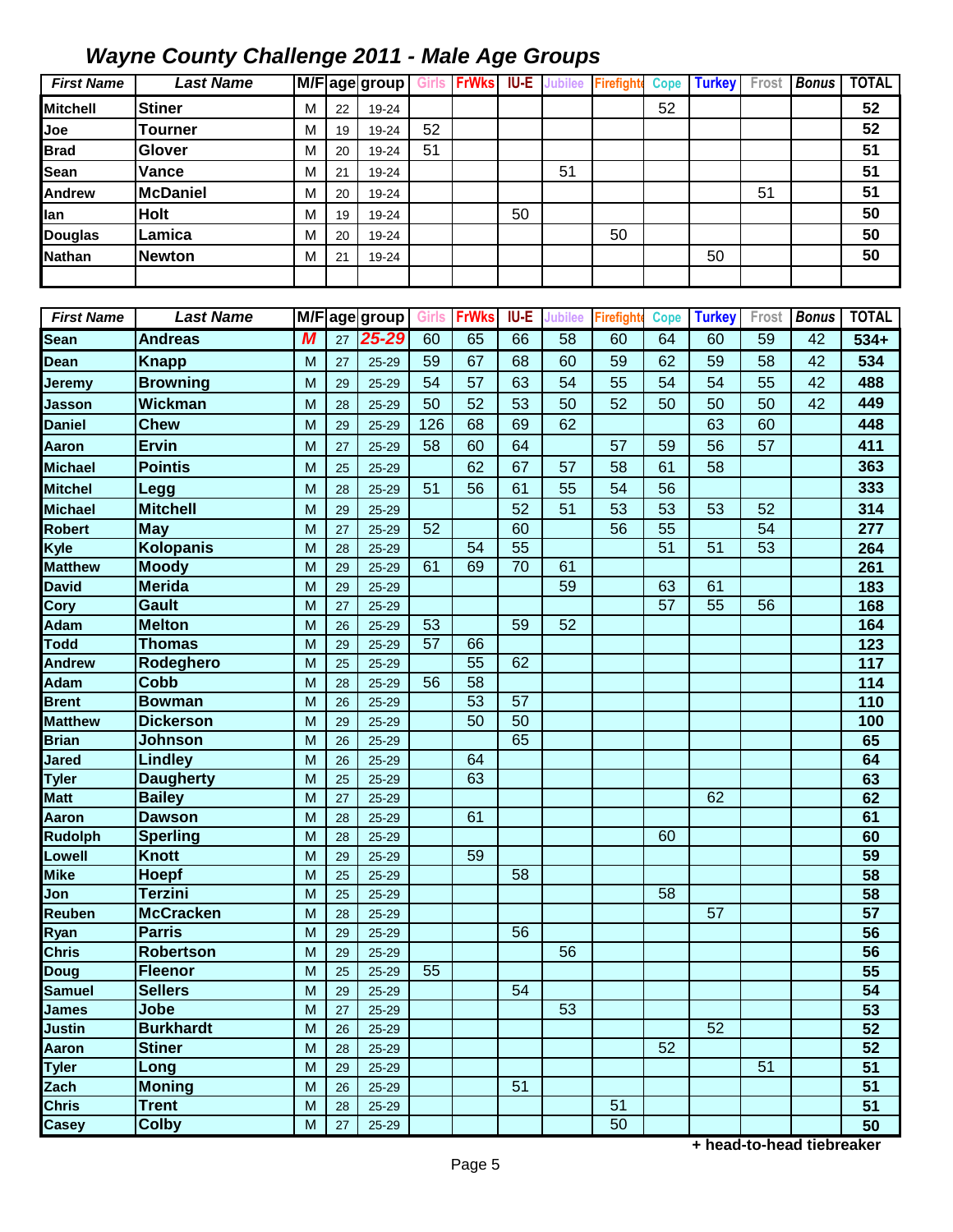| <b>First Name</b>      | <b>Last Name</b>       |        |          | M/Fage group   | <b>Girls</b>    | <b>FrWks</b> | IU-E            | <b>Jubilee</b>  | <b>Firefight</b> | <b>Cope</b>     | <b>Turkey</b>   | Frost           | <b>Bonus</b> | <b>TOTAL</b> |
|------------------------|------------------------|--------|----------|----------------|-----------------|--------------|-----------------|-----------------|------------------|-----------------|-----------------|-----------------|--------------|--------------|
| <b>Matt</b>            | Logston                | M      | 31       | $30 - 34$      | 64              | 64           | 70              | 60              | 63               | 60              | 57              | 59              | 42           | 539          |
| <b>Matt</b>            | <b>Amos</b>            | M      | 33       | 30-34          | 60              | 58           | 66              | 58              | 61               | 61              | 58              | 57              | 42           | 521          |
| <b>Dave</b>            | <b>Snow</b>            | M      | 34       | 30-34          | 61              | 50           | 68              | 57              | 60               | 50              | 55              | 54              | 37           | 492          |
| Joseph                 | Wambo                  | M      | 33       | 30-34          | 65              | 65           | 69              |                 | 65               | 62              |                 | 61              |              | 387          |
| <b>Stephen</b>         | Hayes, Jr.             | M      | 31       | 30-34          |                 | 68           | 72              |                 |                  | 147             |                 | 65              |              | 352          |
| Andy                   | <b>Frazier</b>         | M      | 32       | 30-34          | 59              | 56           |                 | 54              | 56               | 55              | 54              |                 |              | 334          |
| <b>Matt</b>            | <b>Sheard</b>          | M      | 33       | 30-34          | 103             |              | $\overline{71}$ |                 | 93               |                 | 62              |                 |              | 329          |
| <b>Derek</b>           | Serna                  | M      | 31       | 30-34          |                 |              | $\overline{73}$ | 61              | 175              |                 |                 |                 |              | 309          |
| John                   | <b>Berger</b>          | M      | 34       | 30-34          | 62              |              | 67              | 59              | 62               |                 |                 | $\overline{58}$ |              | 308          |
| <b>Michael</b>         | <b>Jacob</b>           | M      | 33       | 30-34          | 54              | 53           | $\overline{58}$ |                 | 54               | 53              |                 |                 |              | 272          |
| <b>Scott</b>           | <b>Meinardi</b>        | M      | 30       | 30-34          | $\overline{70}$ | 66           |                 |                 |                  |                 | 61              | 63              |              | 260          |
| <b>Scott</b>           | Johnson                | M      | 33       | 30-34          | 67              | 59           |                 | $\overline{56}$ |                  | 57              |                 |                 |              | 239          |
| $\overline{C}$ raig    | Weigel                 | M      | 33       | 30-34          | 69              |              |                 |                 |                  | $\overline{52}$ | $\overline{52}$ | 62              |              | 235          |
| Jason                  | <b>Whitney</b>         | M      | 33       | 30-34          | 66              |              |                 |                 |                  | 45              | $\overline{59}$ | 60              |              | 230          |
| <b>Brad</b>            | <b>Stahlhut</b>        | M      | 31       | 30-34          |                 |              |                 | 55              | 59               | 59              |                 | 56              |              | 229          |
| Jared                  | <b>Haley</b>           | M      | 31       | 30-34          |                 | 51           |                 | $\overline{51}$ | 50               |                 | 51              |                 |              | 203          |
| <b>Todd</b>            | <b>Moistner</b>        | M      | 34       | 30-34          |                 | 50           | 52              | 50              | 51               |                 |                 |                 |              | 203          |
| Colin                  | <b>Reynolds</b>        | M      | 31       | 30-34          | 58              | 57           | 61              |                 |                  |                 |                 |                 |              | 176          |
| Karl                   | <b>Moffett</b>         | M      | 32       | 30-34          |                 |              |                 |                 |                  | 58              | 56              | 55              |              | 169          |
| Greg                   | <b>Turner</b>          | M      | 31       | 30-34          | 56              | 55           |                 |                 |                  | 56              |                 |                 |              | 167          |
| Joshua                 | Morgan                 | M      | 31       | 30-34          |                 |              | 54              | 52              |                  |                 |                 | 52              |              | 158          |
| <b>Ben</b>             | Wadsworth              | M      | 31       | 30-34          |                 |              | 53              |                 | 52               |                 | 53              |                 |              | 158          |
| <b>Michael</b>         | Vaughn                 | M      | 31       | 30-34          |                 |              |                 |                 |                  | 51              | 50              | 50              |              | 151          |
| Greg<br><b>Charles</b> | Ingram<br><b>DePew</b> | M      | 33       | 30-34          | 63              | 67<br>61     |                 |                 |                  |                 |                 | 64              |              | 131          |
| <b>Dustin</b>          | <b>Russell</b>         | M<br>M | 33       | 30-34          | 57              | 54           |                 |                 |                  |                 |                 |                 |              | 124<br>111   |
| Jason                  | <b>Hamilton</b>        | M      | 31<br>33 | 30-34<br>30-34 |                 | 52           | 57              |                 |                  |                 |                 |                 |              | 109          |
| <b>Dustin</b>          | <b>Thornburg</b>       | M      | 32       | 30-34          |                 |              |                 | 53              | 55               |                 |                 |                 |              | 108          |
| Kris                   | <b>Bergan</b>          | M      | 30       | 30-34          | 51              |              | 56              |                 |                  |                 |                 |                 |              | 107          |
| <b>Brett</b>           | Guiley                 | M      | 34       | 30-34          | 68              |              |                 |                 |                  |                 |                 |                 |              | 68           |
| <b>Chris</b>           | <b>Byrd</b>            | M      | 32       | 30-34          |                 |              | 65              |                 |                  |                 |                 |                 |              | 65           |
| JR                     | <b>McMullen</b>        | M      | 32       | 30-34          |                 |              | 64              |                 |                  |                 |                 |                 |              | 64           |
| Anton                  | Payne                  | M      | 34       | 30-34          |                 |              |                 |                 | 64               |                 |                 |                 |              | 64           |
| <b>Mark</b>            | Cox                    | M      | 34       | 30-34          |                 |              | 63              |                 |                  |                 |                 |                 |              | 63           |
| <b>Issac</b>           | White                  | M      | 30       | 30-34          |                 | 63           |                 |                 |                  |                 |                 |                 |              | 63           |
| Craig                  | Ewing                  | M      | 34       | 30-34          |                 |              | 62              |                 |                  |                 |                 |                 |              | 62           |
| <b>Brad</b>            | <b>VanVleet</b>        | M      | 32       | 30-34          |                 | 62           |                 |                 |                  |                 |                 |                 |              | 62           |
| <b>Steve</b>           | <b>Casebolt</b>        | M      | 33       | 30-34          |                 |              |                 |                 |                  |                 | 60              |                 |              | 60           |
| Stephen                | Glynn                  | M      | 30       | 30-34          |                 |              | 60              |                 |                  |                 |                 |                 |              | 60           |
| Scott                  | <b>Toschlog</b>        | M      | 34       | 30-34          |                 | 60           |                 |                 |                  |                 |                 |                 |              | 60           |
| <b>Kerby</b>           | <b>Wilcox</b>          | M      | 31       | 30-34          |                 |              | 59              |                 |                  |                 |                 |                 |              | 59           |
| <b>Michael</b>         | <b>Payne</b>           | M      | 30       | 30-34          |                 |              |                 |                 | $\overline{58}$  |                 |                 |                 |              | 58           |
| Zack                   | <b>Hawk</b>            | M      | 33       | 30-34          |                 |              |                 |                 | 57               |                 |                 |                 |              | 57           |
| Jon                    | Hale                   | M      | 30       | 30-34          |                 |              | 55              |                 |                  |                 |                 |                 |              | 55           |
| Justin                 | <b>Scheiben</b>        | M      | 30       | 30-34          | 55              |              |                 |                 |                  |                 |                 |                 |              | 55           |
| Jeff                   | <b>Wolfe</b>           | M      | 31       | 30-34          |                 |              |                 |                 |                  | 54              |                 |                 |              | 54           |
| <b>Bob</b>             | <b>Blevens</b>         | M      | 33       | 30-34          |                 |              |                 |                 | 53               |                 |                 |                 |              | 53           |
| Justin                 | Ferriell               | M      | 32       | 30-34          | 53              |              |                 |                 |                  |                 |                 |                 |              | 53           |
| Ryan                   | <b>Williams</b>        | M      | 33       | 30-34          |                 |              |                 |                 |                  |                 |                 | 53              |              | 53           |
| Doug                   | <b>Armstrong</b>       | M      | 33       | 30-34          | 52              |              |                 |                 |                  |                 |                 |                 |              | 52           |
| <b>David</b>           | <b>Burroughs</b>       | M      | 30       | 30-34          |                 |              | 51              |                 |                  |                 |                 |                 |              | 51           |
| <b>Michael</b>         | Lafuze                 | M      | 31       | 30-34          |                 |              |                 |                 |                  |                 |                 | 51              |              | 51           |
| Joshua                 | <b>Cartee</b>          | M      | 31       | 30-34          |                 |              | 50              |                 |                  |                 |                 |                 |              | 50           |
| <b>Justin</b>          | <b>Miller</b>          | M      | 31       | 30-34          | 50              |              |                 |                 |                  |                 |                 |                 |              | 50           |
|                        |                        |        |          |                |                 |              |                 |                 |                  |                 |                 |                 |              |              |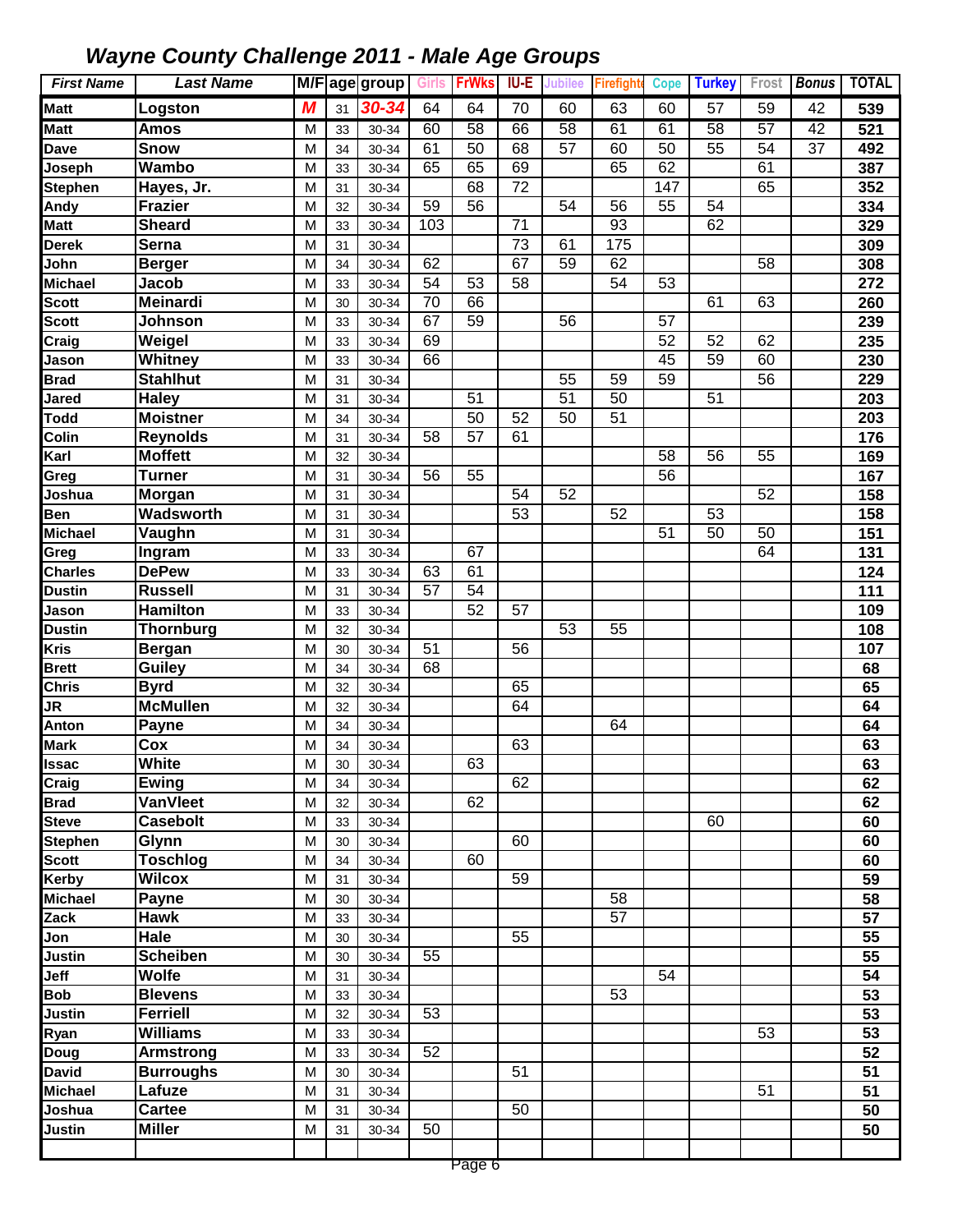| <b>First Name</b>           | <b>Last Name</b> |   |    | M/Fage group | <b>Girls</b>    | <b>FrWks</b>    | IU-E            | <b>Jubilee</b>  | <b>Firefight</b> | <b>Cope</b> | <b>Turkey</b>   |                 | Frost Bonus | <b>TOTAL</b>    |
|-----------------------------|------------------|---|----|--------------|-----------------|-----------------|-----------------|-----------------|------------------|-------------|-----------------|-----------------|-------------|-----------------|
| <b>Brian</b>                | <b>Schleeper</b> | M | 39 | 35-39        | 65              | 68              | 66              | 61              | 60               | 65          | 62              | 67              | 42          | 556             |
| <b>Dennis</b>               | <b>Nicholson</b> | M | 39 | 35-39        | 64              | 67              | 65              | 59              | 59               | 64          | 61              | 66              | 42          | 547             |
| Jesse                       | <b>Jaynes</b>    | M | 38 | 35-39        | 62              | 64              | 63              | $\overline{58}$ | 58               | 63          | 59              | 60              | 42          | 529             |
| Del                         | <b>Cofield</b>   | M | 35 | 35-39        | 58              | 60              | 59              | 53              | 53               | 59          | 53              | 55              | 42          | 492             |
| Joe                         | <b>Farlow</b>    | M | 36 | 35-39        | 60              | 58              | 58              | 55              | 55               | 60          | 51              | 53              | 42          | 492             |
| Joe                         | <b>Wilmot</b>    | M | 35 | 35-39        | $\overline{55}$ | 53              | $\overline{55}$ | 57              | $\overline{57}$  | 61          | $\overline{54}$ | $\overline{56}$ | 42          | 490             |
| <b>Marcos</b>               | <b>Ponce</b>     | M | 35 | 35-39        | 54              | 56              | 54              | 51              | 52               | 56          |                 | 54              |             | 377             |
| Kevin                       | Lingg            | M | 35 | 35-39        | 57              | 59              | 57              | 60              |                  | 58          |                 |                 |             | 291             |
| Aaron                       | <b>Johnson</b>   | M | 35 | 35-39        | 59              | 62              | 56              | 52              | $\overline{54}$  |             |                 |                 |             | 283             |
| Tad                         | <b>Barrett</b>   | M | 37 | 35-39        | $\overline{56}$ | 55              |                 | 50              |                  | 55          |                 | $\overline{52}$ |             | 268             |
| <b>Brian</b>                | <b>Carpenter</b> | M | 38 | 35-39        | $\overline{52}$ | 52              | $\overline{52}$ |                 |                  |             | 50              |                 |             | 206             |
| <b>Brian</b>                | <b>Hewitt</b>    | M | 38 | 35-39        | 63              | 65              | 64              |                 |                  |             |                 |                 |             | 192             |
| <b>Andrew</b>               | <b>Roberts</b>   | M | 37 | 35-39        |                 |                 |                 |                 | 56               |             | $\overline{58}$ | $\overline{58}$ |             | 172             |
| Chad                        | <b>Ward</b>      | M | 37 | 35-39        |                 |                 | 60              |                 |                  |             | $\overline{55}$ | $\overline{57}$ |             | 172             |
| Mike                        | Shipman          | M | 39 | 35-39        | 162             |                 |                 |                 |                  |             |                 |                 |             | 162             |
| Jeff                        | <b>Uhrick</b>    | M | 38 | 35-39        |                 | 66              |                 |                 |                  |             |                 | 61              |             | 127             |
| Adam                        | <b>Scott</b>     | M | 36 | 35-39        |                 | 63              |                 |                 |                  |             |                 | 63              |             | 126             |
| <b>Andrew</b>               | <b>Cornett</b>   | M | 38 | 35-39        |                 |                 |                 |                 |                  |             | 60              | 62              |             | 122             |
| <b>Chris</b>                | Pegg             | M | 36 | 35-39        |                 |                 |                 |                 |                  | 62          | 57              |                 |             | 119             |
| $\overline{\mathsf{Chris}}$ | <b>Conner</b>    | M | 37 | 35-39        |                 |                 |                 | 56              |                  |             | 56              |                 |             | 112             |
| Jack                        | <b>Rusch</b>     | M | 39 | 35-39        | 53              | 57              |                 |                 |                  |             |                 |                 |             | 110             |
| <b>Scott</b>                | <b>Caldwell</b>  | M | 38 | 35-39        |                 |                 |                 |                 |                  | 57          | 52              |                 |             | 109             |
| Victor                      | <b>Berger</b>    | M | 38 | 35-39        |                 |                 | 53              |                 |                  | 53          |                 |                 |             | 106             |
| Doug                        | <b>Goeke</b>     | M | 35 | 35-39        | 51              | 50              |                 |                 |                  |             |                 |                 |             | 101             |
| <b>Nate</b>                 | <b>VanWinkle</b> | M | 35 | 35-39        |                 |                 |                 |                 |                  | 51          |                 | 50              |             | 101             |
| Kenneth                     | <b>Newhouse</b>  | M | 38 | 35-39        | 50              |                 |                 |                 | 50               |             |                 |                 |             | 100             |
| Jim                         | <b>Conway</b>    | M | 38 | 35-39        |                 |                 | 67              |                 |                  |             |                 |                 |             | 67              |
| <b>Michael</b>              | <b>Mull</b>      | M | 38 | 35-39        |                 |                 |                 |                 |                  |             |                 | 65              |             | 65              |
| Keith                       | <b>Morey</b>     | M | 38 | 35-39        |                 |                 |                 |                 |                  |             |                 | 64              |             | 64              |
| Josh                        | <b>Davis</b>     | M | 35 | 35-39        |                 |                 | 62              |                 |                  |             |                 |                 |             | 62              |
| $\overline{\mathsf{Paul}}$  | <b>Bundschuh</b> | M | 37 | 35-39        | 61              |                 |                 |                 |                  |             |                 |                 |             | 61              |
| <b>Stephen</b>              | Cox              | M | 35 | 35-39        |                 |                 | 61              |                 |                  |             |                 |                 |             | 61              |
| <b>Shawn</b>                | <b>Daugherty</b> | M | 36 | 35-39        |                 |                 |                 |                 |                  |             |                 | 59              |             | 59              |
| <b>Brian</b>                | <b>Derrer</b>    | M | 37 | 35-39        |                 | 54              |                 |                 |                  |             |                 |                 |             | 54              |
| Adam                        | <b>Forrest</b>   | M | 36 | 35-39        |                 |                 |                 |                 |                  | 54          |                 |                 |             | $\overline{54}$ |
| Eric                        | <b>Schmidt</b>   | M | 37 | 35-39        |                 |                 |                 | 54              |                  |             |                 |                 |             | 54              |
| Phil                        | Quinn            | M | 35 | 35-39        |                 |                 |                 |                 |                  | 52          |                 |                 |             | 52              |
| Peter                       | Larson           | M | 35 | 35-39        |                 |                 |                 |                 |                  |             |                 | 51              |             | 51              |
| Aaron                       | <b>McCann</b>    | M | 39 | 35-39        |                 |                 |                 |                 | $\overline{51}$  |             |                 |                 |             | 51              |
| <b>Dwayne</b>               | <b>Phillips</b>  | M | 35 | 35-39        |                 | $\overline{51}$ |                 |                 |                  |             |                 |                 |             | $\overline{51}$ |
| Rob                         | <b>Zinkan</b>    | M | 37 | 35-39        |                 |                 | $\overline{51}$ |                 |                  |             |                 |                 |             | $\overline{51}$ |
| <b>Terry</b>                | <b>Johnson</b>   | M | 36 | 35-39        |                 |                 |                 |                 |                  | 50          |                 |                 |             | 50              |
| <b>Bryan</b>                | <b>Schultz</b>   | M | 37 | 35-39        |                 |                 | 50              |                 |                  |             |                 |                 |             | 50              |
|                             |                  |   |    |              |                 |                 |                 |                 |                  |             |                 |                 |             |                 |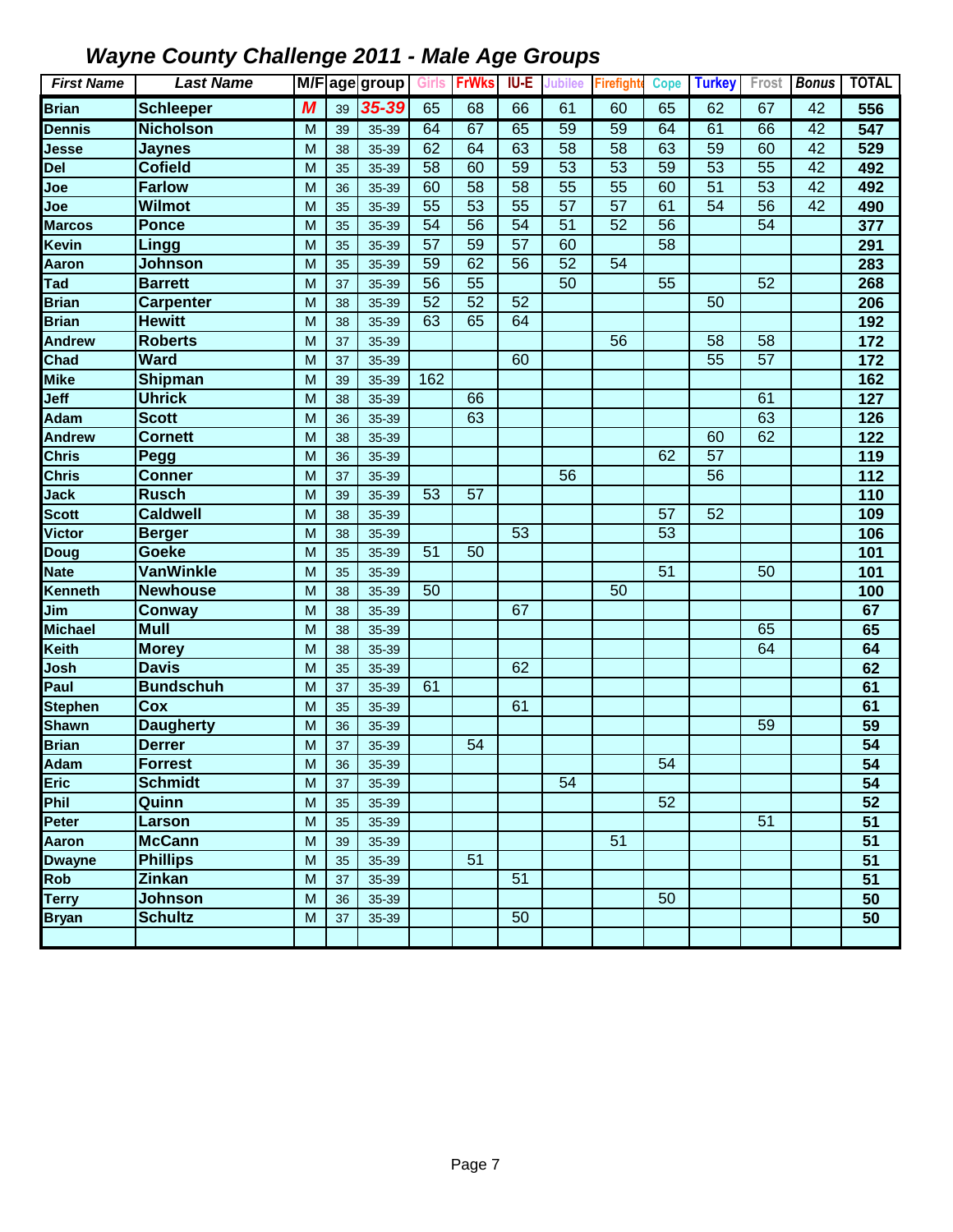| <b>First Name</b> | <b>Last Name</b>           |        |          | M/Fage group   | <b>Girls</b>    | <b>FrWks</b>    | IU-E | Jubilee         | <b>Firefighte</b> | <b>Cope</b>     | <b>Turkey</b>   | Frost           | <b>Bonus</b>    | <b>TOTAL</b> |
|-------------------|----------------------------|--------|----------|----------------|-----------------|-----------------|------|-----------------|-------------------|-----------------|-----------------|-----------------|-----------------|--------------|
| <b>Brad</b>       | <b>Pitcher</b>             | M      | 41       | $40 - 44$      | 68              | 68              | 69   | 64              | 69                | 64              | 70              | 66              | 42              | 580          |
| Jim               | <b>Migoski</b>             | M      | 44       | 40-44          | 70              | 69              | 70   | 62              | 66                | 61              | 65              | 62              | 42              | 567          |
| Joel              | <b>Flora</b>               | M      | 43       | 40-44          | 69              | 66              | 66   | 61              | 64                | 59              | 63              | 61              | 42              | 551          |
| Don               | <b>Beatty</b>              | M      | 42       | 40-44          | 66              | 64              | 65   | 60              | 62                | $\overline{57}$ | $\overline{58}$ | 60              | $\overline{42}$ | 534          |
| <b>Chris</b>      | Larsen                     | M      | 40       | 40-44          | 62              | 63              | 62   | 59              | 61                | $\overline{58}$ | 62              | 50              | $\overline{42}$ | 519          |
| Jack              | <b>Frech</b>               | M      | 44       | 40-44          | $\overline{58}$ | 60              | 59   | $\overline{54}$ | $\overline{58}$   | $\overline{55}$ | $\overline{54}$ | 57              | 42              | 497          |
| Mark              | <b>VanBuskirk</b>          | M      | 43       | 40-44          | $\overline{72}$ | $\overline{71}$ |      | 63              | 68                | 63              | 66              | 63              |                 | 466          |
| John              | <b>Campbell</b>            | M      | 41       | 40-44          | 50              | 53              | 54   | $\overline{51}$ | 54                | 50              | $\overline{50}$ | $\overline{53}$ | 42              | 457          |
| Anthony           | <b>Allen</b>               | M      | 40       | 40-44          | 71              | 70              |      |                 | 65                | 62              | 69              | 65              |                 | 402          |
| Dan               | <b>Dickman</b>             | M      | 42       | 40-44          | 65              | 62              |      | 56              | 59                |                 | 57              | 59              |                 | 358          |
| Doug              | <b>Brenneke</b>            | M      | 44       | 40-44          | 57              |                 | 57   |                 | 57                |                 | 53              | 58              |                 | 282          |
| Mike              | Glover                     | M      | 41       | 40-44          | 52              | 55              |      | 55              |                   |                 | 55              | 56              |                 | 273          |
| Wayne             | <b>Roussel</b>             | M      | 41       | 40-44          |                 | $\overline{54}$ |      | $\overline{53}$ | 56                | 52              |                 | 52              |                 | 267          |
| George            | <b>Sowers</b>              | M      | 40       | 40-44          |                 |                 | 68   |                 | 63                | 60              | 64              |                 |                 | 255          |
| <b>Brian</b>      | <b>Williamson</b>          | M      | 40       | 40-44          | 51              | 50              | 52   | 50              | 51                |                 |                 |                 |                 | 254          |
| <b>Brian</b>      | <b>Fisher</b>              | M      | 42       | 40-44          |                 |                 |      |                 | 53                | 51              | 51              | 55              |                 | 210          |
| Jeff              | Cooley<br><b>Hisle</b>     | M      | 43       | 40-44          |                 | 72              | 71   |                 | 67                |                 | 68              | 67<br>64        |                 | 210          |
| Jimmy<br>Mike     | Elleman                    | M      | 44       | 40-44          |                 |                 | 172  |                 |                   |                 |                 |                 |                 | 199<br>172   |
| Rocky             | Vecera                     | M<br>M | 42<br>41 | 40-44<br>40-44 | 54              |                 | 58   |                 | 55                |                 |                 |                 |                 | 167          |
| Jason             | <b>Newport</b>             | M      | 40       | 40-44          |                 |                 |      |                 |                   |                 |                 | 167             |                 | 167          |
| Rory              | <b>Helms</b>               | M      | 43       | 40-44          |                 |                 |      |                 | 151               |                 |                 |                 |                 | 151          |
| Jeff              | Sheridan                   | M      | 44       | 40-44          |                 | 67              |      |                 |                   |                 | 67              |                 |                 | 134          |
| Geoff             | <b>Williams</b>            | M      | 42       | 40-44          | 64              | 65              |      |                 |                   |                 |                 |                 |                 | 129          |
| Kevin             | <b>Scripture</b>           | M      | 43       | 40-44          |                 |                 | 63   |                 |                   |                 | 59              |                 |                 | 122          |
| <b>Brian</b>      | <b>Barker</b>              | M      | 41       | 40-44          |                 |                 | 61   | 57              |                   |                 |                 |                 |                 | 118          |
| <b>Steve</b>      | <b>Kozak</b>               | M      | 41       | 40-44          |                 |                 |      | 58              |                   |                 | 60              |                 |                 | 118          |
| Jerry             | Jones                      | M      | 43       | 40-44          | 56              |                 |      |                 |                   |                 | 61              |                 |                 | 117          |
| <b>Chris</b>      | <b>Davis</b>               | M      | 40       | 40-44          |                 |                 |      |                 | 60                | 56              |                 |                 |                 | 116          |
| Lanny             | <b>Braff</b>               | M      | 42       | 40-44          |                 | $\overline{57}$ |      |                 |                   | $\overline{54}$ |                 |                 |                 | 111          |
| <b>Mark</b>       | <b>Brunton</b>             | M      | 43       | 40-44          |                 |                 |      | $\overline{52}$ | 52                |                 |                 |                 |                 | 104          |
| Anthony           | Lang                       | M      | 40       | 40-44          |                 | $\overline{56}$ | 45   |                 |                   |                 |                 |                 |                 | 101          |
| John              | Kuhn                       | M      | 41       | 40-44          | 67              |                 |      |                 |                   |                 |                 |                 |                 | 67           |
| Mike              | <b>Taylor</b>              | M      | 44       | $40 - 44$      |                 |                 | 67   |                 |                   |                 |                 |                 |                 | 67           |
| Scott             | <b>Trimble</b>             | M      | 42       | 40-44          |                 |                 | 64   |                 |                   |                 |                 |                 |                 | 64           |
| Tom               | <b>Avery</b>               | M      | 40       | 40-44          | 63              |                 |      |                 |                   |                 |                 |                 |                 | 63           |
| Kurt              | <b>Hankosky</b>            | M      | 44       | 40-44          |                 | 61              |      |                 |                   |                 |                 |                 |                 | 61           |
| <b>Steve</b>      | Lair                       | M      | 44       | 40-44          | 61              |                 |      |                 |                   |                 |                 |                 |                 | 61           |
| Craig             | <b>Ayers</b>               | M      | 44       | 40-44          |                 |                 | 60   |                 |                   |                 |                 |                 |                 | 60           |
| <b>Rick</b>       | <b>Bolser</b>              | M      | 42       | 40-44          | 60              |                 |      |                 |                   |                 |                 |                 |                 | 60           |
| Casino            | Casey                      | M      | 42       | 40-44          |                 | 59              |      |                 |                   |                 |                 |                 |                 | 59           |
| <b>Brian</b>      | Weaver                     | M      | 42       | 40-44          | 59              |                 |      |                 |                   |                 |                 |                 |                 | 59           |
| <b>Scott</b>      | Wright                     | M      | 41       | 40-44          |                 | 58              |      |                 |                   |                 |                 |                 |                 | 58           |
| <b>Daniel</b>     | Johnson                    | M      | 44       | 40-44          |                 |                 | 56   |                 |                   |                 |                 |                 |                 | 56           |
| Mike              | <b>Spivey</b>              | M      | 41       | 40-44          |                 |                 |      |                 |                   |                 | 56              |                 |                 | 56           |
| Marvin            | Horton<br><b>McFarland</b> | M      | 42       | 40-44          | 55              |                 | 55   |                 |                   |                 |                 |                 |                 | 55<br>55     |
| John<br>Glenn     | <b>Benz</b>                | M<br>M | 43       | 40-44          |                 |                 |      |                 |                   |                 |                 | 54              |                 | 54           |
| Jon               | <b>Carter</b>              | M      | 44<br>40 | 40-44<br>40-44 | 53              |                 |      |                 |                   |                 |                 |                 |                 | 53           |
| <b>Brett</b>      | <b>Crowley</b>             | M      | 40       | 40-44          |                 |                 | 53   |                 |                   |                 |                 |                 |                 | 53           |
| <b>Brad</b>       | <b>Dwenger</b>             | M      | 42       | 40-44          |                 |                 |      |                 |                   | 53              |                 |                 |                 | 53           |
| <b>Charles</b>    | Conway                     | M      | 42       | 40-44          |                 |                 |      |                 |                   |                 | 52              |                 |                 | 52           |
| Rob               | Quigg                      | M      | 41       | 40-44          |                 | 52              |      |                 |                   |                 |                 |                 |                 | 52           |
| John              | <b>Dalton</b>              | M      | 44       | 40-44          |                 |                 | 51   |                 |                   |                 |                 |                 |                 | 51           |
| Everett           | Duncan                     | M      | 42       | 40-44          |                 | $\overline{51}$ |      |                 |                   |                 |                 |                 |                 | 51           |
|                   |                            |        |          |                |                 | Page 8          |      |                 |                   |                 |                 |                 |                 |              |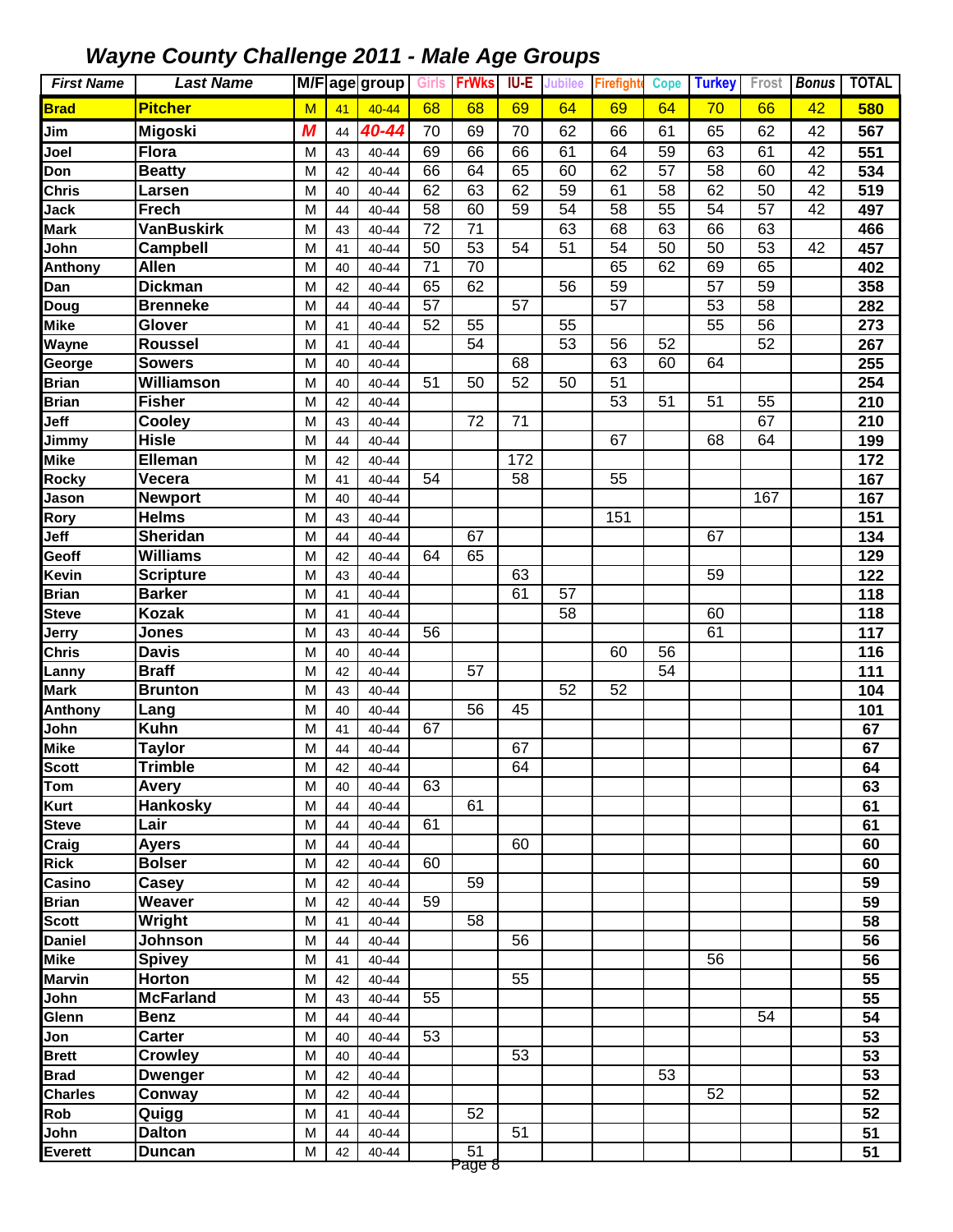| <b>First Name</b> | <b>Last Name</b>  |   |    | M/F age group | <b>FrWks</b> IU-E |    | <b>Firefighte Cope</b> | <b>Turkey</b> | Frost | <b>Bonus</b> | <b>TOTAL</b> |
|-------------------|-------------------|---|----|---------------|-------------------|----|------------------------|---------------|-------|--------------|--------------|
| <b>Mike</b>       | <b>Witham</b>     | м | 40 | 40-44         |                   |    |                        |               | 51    |              | 51           |
| <b>Arlis</b>      | <b>IBaker</b>     | м | 42 | 40-44         |                   |    | 50                     |               |       |              | 50           |
| Eric              | <b>ISchroeder</b> | м | 40 | 40-44         |                   | 50 |                        |               |       |              | 50           |
|                   |                   |   |    |               |                   |    |                        |               |       |              |              |

| <b>First Name</b> | <b>Last Name</b>  | M/F |    | age group | Girls           | <b>FrWks</b>    | <b>IU-E</b>     | <b>Jubilee</b>  | <b>Firefight</b> | <b>Cope</b>     | <b>Turkey</b>   | Frost           | <b>Bonus</b>    | <b>TOTAL</b>      |
|-------------------|-------------------|-----|----|-----------|-----------------|-----------------|-----------------|-----------------|------------------|-----------------|-----------------|-----------------|-----------------|-------------------|
| <b>Terry</b>      | Yandl             | M   | 45 | 45-49     | 222             | 147             | 71              | 111             | 195              |                 | 45              |                 |                 | 791               |
| <b>Steve</b>      | <b>Walkotte</b>   | M   | 47 | 45-49     | 60              | 66              | 69              | 60              | 58               | 59              | 64              | 61              | 42              | 539               |
| Todd              | <b>Barker</b>     | M   | 46 | 45-49     | $\overline{58}$ | 65              | 67              | 58              | 57               | 60              | 63              | 62              | 42              | 532               |
| Kevin             | <b>Shelley</b>    | M   | 45 | 45-49     | $\overline{53}$ | $\overline{58}$ | $\overline{57}$ | $\overline{54}$ | $\overline{54}$  | $\overline{56}$ | $\overline{55}$ | $\overline{54}$ | $\overline{42}$ | 483               |
| Curt              | <b>Spaulding</b>  | M   | 49 | 45-49     | $\overline{51}$ | $\overline{55}$ | $\overline{55}$ | 53              | $\overline{53}$  | $\overline{53}$ | $\overline{52}$ | $\overline{53}$ | 42              | 467               |
| Doug              | <b>Brown</b>      | M   | 49 | 45-49     | $\overline{50}$ |                 | $\overline{54}$ | $\overline{52}$ | 52               | $\overline{52}$ | $\overline{51}$ | $\overline{51}$ |                 | 362               |
| Ken               | Wedig             | M   | 46 | 45-49     | 61              |                 |                 | 59              | 59               | 61              | 61              | 60              |                 | 361               |
| <b>Hennie</b>     | <b>VanNiekerk</b> | M   | 47 | 45-49     | $\overline{55}$ | 63              | 62              | $\overline{57}$ | $\overline{55}$  | $\overline{57}$ |                 |                 |                 | 349               |
| Keith             | Webster           | M   | 46 | 45-49     | 57              | 64              | 65              | $\overline{56}$ |                  |                 | $\overline{58}$ |                 |                 | 300               |
| <b>Steven</b>     | <b>Dick</b>       | M   | 49 | 45-49     | 56              |                 | 63              | $\overline{55}$ |                  |                 | $\overline{56}$ | $\overline{57}$ |                 | 287               |
| Robert            | <b>Hutchens</b>   | M   | 45 | 45-49     |                 | 51              | 51              | 50              | 51               | 51              |                 |                 |                 | 254               |
| <b>Brian</b>      | <b>Massey</b>     | M   | 48 | 45-49     |                 | $\overline{56}$ | $\overline{56}$ |                 |                  | $\overline{54}$ | $\overline{54}$ |                 |                 | 220               |
| <b>Brad</b>       | Lambright         | M   | 46 | 45-49     |                 |                 | 66              |                 |                  | $\overline{58}$ | 60              |                 |                 | 184               |
| Jeff              | <b>Smith</b>      | M   | 48 | 45-49     |                 | 52              | 68              |                 |                  |                 |                 | 59              |                 | 179               |
| <b>David</b>      | <b>Musser</b>     | M   | 49 | 45-49     | 52              | $\overline{57}$ | 59              |                 |                  |                 |                 |                 |                 | 168               |
| Ken               | <b>Hittson</b>    | M   | 47 | 45-49     |                 | 53              | 52              | $\overline{51}$ |                  |                 |                 |                 |                 | 156               |
| <b>Michael</b>    | <b>Johnson</b>    | M   | 48 | 45-49     |                 | 62              | 64              |                 |                  |                 |                 |                 |                 | $\frac{1}{126}$   |
| Jim               | <b>McNally</b>    | M   | 46 | 45-49     |                 | 59              | 60              |                 |                  |                 |                 |                 |                 | 119               |
| Randall           | <b>Smith</b>      | M   | 46 | 45-49     |                 |                 |                 |                 |                  |                 | 59              | $\overline{58}$ |                 | $\frac{117}{117}$ |
| Rich              | <b>Mangan</b>     | M   | 46 | 45-49     | 54              |                 | 61              |                 |                  |                 |                 |                 |                 | 115               |
| Adam              | Carman            | M   | 45 | 45-49     |                 |                 |                 |                 |                  |                 | $\overline{57}$ | 56              |                 | 113               |
| <b>Skip</b>       | <b>Moore</b>      | M   | 45 | 45-49     |                 |                 | $\overline{58}$ |                 |                  | $\overline{55}$ |                 |                 |                 | $\frac{1}{113}$   |
| <b>Darrin</b>     | <b>Dolehanty</b>  | M   | 47 | 45-49     |                 | 61              |                 |                 |                  | 45              |                 |                 |                 | 106               |
| Rick              | <b>Mustaine</b>   | M   | 47 | 45-49     |                 |                 |                 |                 |                  |                 | 53              | 52              |                 | 105               |
| Bill              | <b>Haber</b>      | M   | 49 | 45-49     |                 |                 | $\overline{70}$ |                 |                  |                 |                 |                 |                 | 70                |
| Jerry             | <b>Pierce</b>     | M   | 45 | 45-49     |                 |                 |                 |                 |                  |                 | 65              |                 |                 | 65                |
| <b>Mark</b>       | <b>Senefeld</b>   | M   | 48 | 45-49     |                 |                 |                 |                 |                  |                 | 62              |                 |                 | 62                |
| Kevin             | Gramman           | M   | 48 | 45-49     |                 | 60              |                 |                 |                  |                 |                 |                 |                 | 60                |
| Peter             | Cox               | M   | 49 | 45-49     | 59              |                 |                 |                 |                  |                 |                 |                 |                 | 59                |
| Jim               | <b>Davidson</b>   | M   | 48 | 45-49     |                 |                 |                 |                 | $\overline{56}$  |                 |                 |                 |                 | $\overline{56}$   |
| Yuji              | <b>Isono</b>      | M   | 49 | 45-49     |                 |                 |                 |                 |                  |                 |                 | 55              |                 | 55                |
| <b>Jeffrey</b>    | <b>Glenn</b>      | M   | 45 | 45-49     |                 | $\overline{54}$ |                 |                 |                  |                 |                 |                 |                 | $\overline{54}$   |
| Kevin             | <b>Pierce</b>     | M   | 49 | 45-49     |                 |                 | $\overline{53}$ |                 |                  |                 |                 |                 |                 | 53                |
| Lee               | <b>Elzemeyer</b>  | M   | 49 | 45-49     |                 |                 |                 |                 |                  | $\overline{50}$ |                 |                 |                 | 50                |
| Jeff              | <b>Harrison</b>   | M   | 49 | 45-49     |                 |                 | 50              |                 |                  |                 |                 |                 |                 | $\overline{50}$   |
| Don               | <b>Heaslip</b>    | M   | 45 | 45-49     |                 |                 |                 |                 |                  |                 | $\overline{50}$ |                 |                 | $\overline{50}$   |
| Robert            | <b>Kirby</b>      | M   | 48 | 45-49     |                 | $\overline{50}$ |                 |                 |                  |                 |                 |                 |                 | 50                |
| Tim               | Loyd              | M   | 47 | 45-49     |                 |                 |                 |                 | 50               |                 |                 |                 |                 | 50                |
| <b>Todd</b>       | <b>Mayes</b>      | M   | 47 | 45-49     |                 |                 |                 |                 |                  |                 |                 | 50              |                 | 50                |
|                   |                   |     |    |           |                 |                 |                 |                 |                  |                 |                 |                 |                 |                   |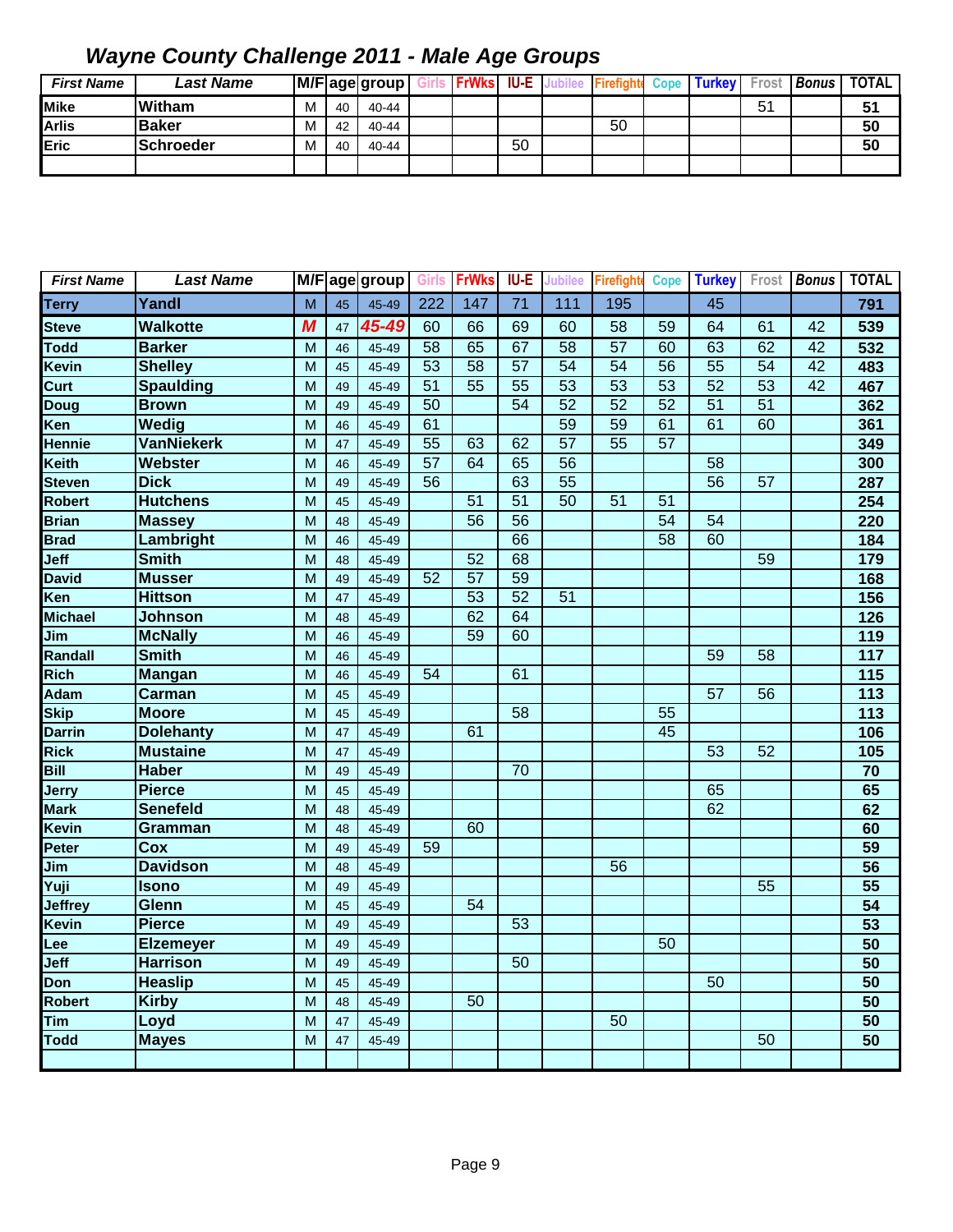| <b>First Name</b>            | <b>Last Name</b>        |   |    | M/Fage group | <b>Girls</b>    | <b>FrWks</b>    | IU-E            | <b>Jubilee</b>  | <b>Firefight</b> | <b>Cope</b>     | <b>Turkey</b> |                 | Frost Bonus | <b>TOTAL</b> |
|------------------------------|-------------------------|---|----|--------------|-----------------|-----------------|-----------------|-----------------|------------------|-----------------|---------------|-----------------|-------------|--------------|
| Ron                          | <b>Bauman</b>           | M | 52 | 50-54        | 64              | 70              | 69              | 59              | 65               | 62              | 66            | 65              | 42          | 562          |
| Ray                          | <b>Blevins</b>          | M | 53 | 50-54        | 59              | 63              | 63              | $\overline{56}$ | 60               | 59              | 63            | 61              | 42          | 526          |
| Rod                          | <b>Waltz</b>            | M | 50 | 50-54        | 61              | 65              | 65              | 57              | 62               | 50              | 64            | 62              | 37          | 523          |
| Greg                         | <b>Kurtz</b>            | M | 54 | 50-54        | 56              | 58              | 62              | 55              | 55               | 57              | 59            | 54              | 42          | 498          |
| Rick                         | <b>Moore</b>            | M | 52 | 50-54        | 63              | 67              | 67              | 58              | 63               |                 | 65            | 66              |             | 449          |
| Dean                         | <b>Frame</b>            | M | 50 | 50-54        | 58              | 61              |                 |                 | 59               | 60              | 62            | 60              |             | 360          |
| Tom                          | Pennington              | M | 54 | 50-54        |                 | 55              |                 | 54              | 54               | 55              | 55            | 52              |             | 325          |
| Dale                         | <b>Bolser</b>           | M | 51 | 50-54        | 62              | 64              | 68              | 60              | 64               |                 |               |                 |             | 318          |
| $\overline{\mathsf{V}}$ ince | <b>Moore</b>            | M | 54 | 50-54        |                 | 60              | 61              |                 | $\overline{57}$  |                 | 61            | 56              |             | 295          |
| Jeff                         | Lohmoeller              | M | 50 | 50-54        |                 | 59              | 60              |                 |                  | $\overline{58}$ | 60            | 50              |             | 287          |
| <b>Charles</b>               | Warner                  | M | 52 | 50-54        | 57              | $\overline{57}$ | $\overline{58}$ |                 |                  | $\overline{56}$ | 56            |                 |             | 284          |
| Richard                      | <b>Chew</b>             | M | 54 | 50-54        |                 |                 | $\overline{71}$ |                 | 66               | 63              | 69            |                 |             | 269          |
| <b>Duane</b>                 | <b>Dye</b>              | M | 52 | 50-54        | 194             |                 | $\overline{72}$ |                 |                  |                 |               |                 |             | 266          |
| <b>Steve</b>                 | <b>Dailey</b>           | M | 52 | 50-54        | $\overline{53}$ |                 | 56              | 51              | $\overline{53}$  |                 |               | $\overline{51}$ |             | 264          |
| <b>David</b>                 | Johnson                 | M | 50 | 50-54        |                 | 52              | 52              | 50              | 52               |                 | 52            |                 |             | 258          |
| <b>Matthew</b>               | Keresman                | M | 50 | 50-54        |                 | 62              |                 |                 | 58               | 54              | 57            |                 |             | 231          |
| Thomas                       | Hale                    | M | 50 | 50-54        | 54              | 54              | 57              | 52              |                  |                 |               |                 |             | 217          |
| Tom                          | Rodeghero               | M | 52 | 50-54        | 52              |                 | 53              |                 |                  | 53              | 50            |                 |             | 208          |
| Mark                         | <b>Barton</b>           | М | 54 | 50-54        |                 | 71              | 70              |                 |                  |                 |               | 67              |             | 208          |
| <b>Scott</b>                 | Silverman               | M | 52 | 50-54        | 60              |                 |                 |                 |                  |                 | 58            | 58              |             | 176          |
| Chip                         | <b>Foster</b>           | M | 51 | 50-54        |                 | 56              | 59              | 53              |                  |                 |               |                 |             | 168          |
| Sam                          | <b>Andrews</b>          | M | 53 | 50-54        |                 |                 | 50              |                 | 50               | 50              |               |                 |             | 150          |
| Mark                         | <b>Sheard</b>           | M | 52 | 50-54        | 65              | 72              |                 |                 |                  |                 |               |                 |             | 137          |
| Roger                        | <b>Tyler</b>            | M | 50 | 50-54        |                 | 68              |                 |                 |                  |                 | 68            |                 |             | 136          |
| Frank                        | <b>Donahue</b>          | M | 50 | 50-54        |                 |                 | 66              |                 |                  |                 |               | 63              |             | 129          |
| Bill                         | <b>Marker</b>           | M | 50 | 50-54        |                 |                 | 64              |                 |                  |                 |               | 64              |             | 128          |
| Ray                          | <b>Schommer</b>         | М | 52 | 50-54        |                 |                 |                 |                 |                  | 61              | 67            |                 |             | 128          |
| Seth                         | <b>Black</b>            | M | 54 | 50-54        |                 |                 | 55              |                 |                  |                 | 53            |                 |             | 108          |
| <b>Donald</b>                | <b>Carter</b>           | M | 51 | 50-54        | 50              |                 |                 |                 |                  | 52              |               |                 |             | 102          |
| Joseph                       | <b>Parker</b>           | M | 54 | 50-54        |                 | 51              |                 |                 |                  |                 | 45            |                 |             | 96           |
| Chet                         | <b>Paskiewicz</b>       | M | 52 | 50-54        |                 | 69              |                 |                 |                  |                 |               |                 |             | 69           |
| Matt                         | Strittmatter            | M | 51 | 50-54        |                 | 66              |                 |                 |                  |                 |               |                 |             | 66           |
| Don                          | Pope                    | M | 51 | 50-54        |                 |                 |                 |                 | 61               |                 |               |                 |             | 61           |
| Terry                        | <b>Dryden</b>           | M | 52 | 50-54        |                 |                 |                 |                 |                  |                 |               | 59              |             | 59           |
| <b>David</b>                 | Wetzel                  | M | 53 | 50-54        |                 |                 |                 |                 |                  |                 |               | 57              |             | 57           |
| Mike                         | <b>Kritsch</b>          | M | 51 | 50-54        |                 |                 |                 |                 | 56               |                 |               |                 |             | 56           |
| <b>Stuart</b>                | Karanovich              | M | 51 | 50-54        |                 |                 |                 |                 |                  |                 |               | 55              |             | 55           |
| Ravi                         | Vedantam                | M | 50 | 50-54        | 55              |                 |                 |                 |                  |                 |               |                 |             | 55           |
| <b>Bob</b>                   | <b>Barker</b>           | M | 50 | 50-54        |                 |                 | 54              |                 |                  |                 |               |                 |             | 54           |
| Kip                          | Gable                   | M | 54 | 50-54        |                 |                 |                 |                 |                  |                 | 54            |                 |             | 54           |
| William                      | Gigliotti               | M | 53 | 50-54        |                 |                 |                 |                 |                  |                 |               | 53              |             | 53           |
| James                        | <b>Harris</b>           | M | 51 | 50-54        |                 | 53              |                 |                 |                  |                 |               |                 |             | 53           |
| Lee                          | Agnew                   | M | 50 | 50-54        |                 |                 | 51              |                 | 51               |                 |               |                 |             | 51           |
| <b>Michael</b>               | <b>Ballard</b>          | м | 50 | 50-54        |                 |                 |                 |                 |                  |                 |               |                 |             | 51           |
| Kent                         | <b>Baxter</b>           | M | 52 | 50-54        | 51              |                 |                 |                 |                  |                 |               |                 |             | 51           |
| <b>Charles</b><br>Ed         | Hoehne<br><b>Nocton</b> | M | 50 | 50-54        |                 |                 |                 |                 |                  | 51              | 51            |                 |             | 51<br>51     |
|                              |                         | M | 54 | 50-54        |                 |                 |                 |                 |                  |                 |               |                 |             |              |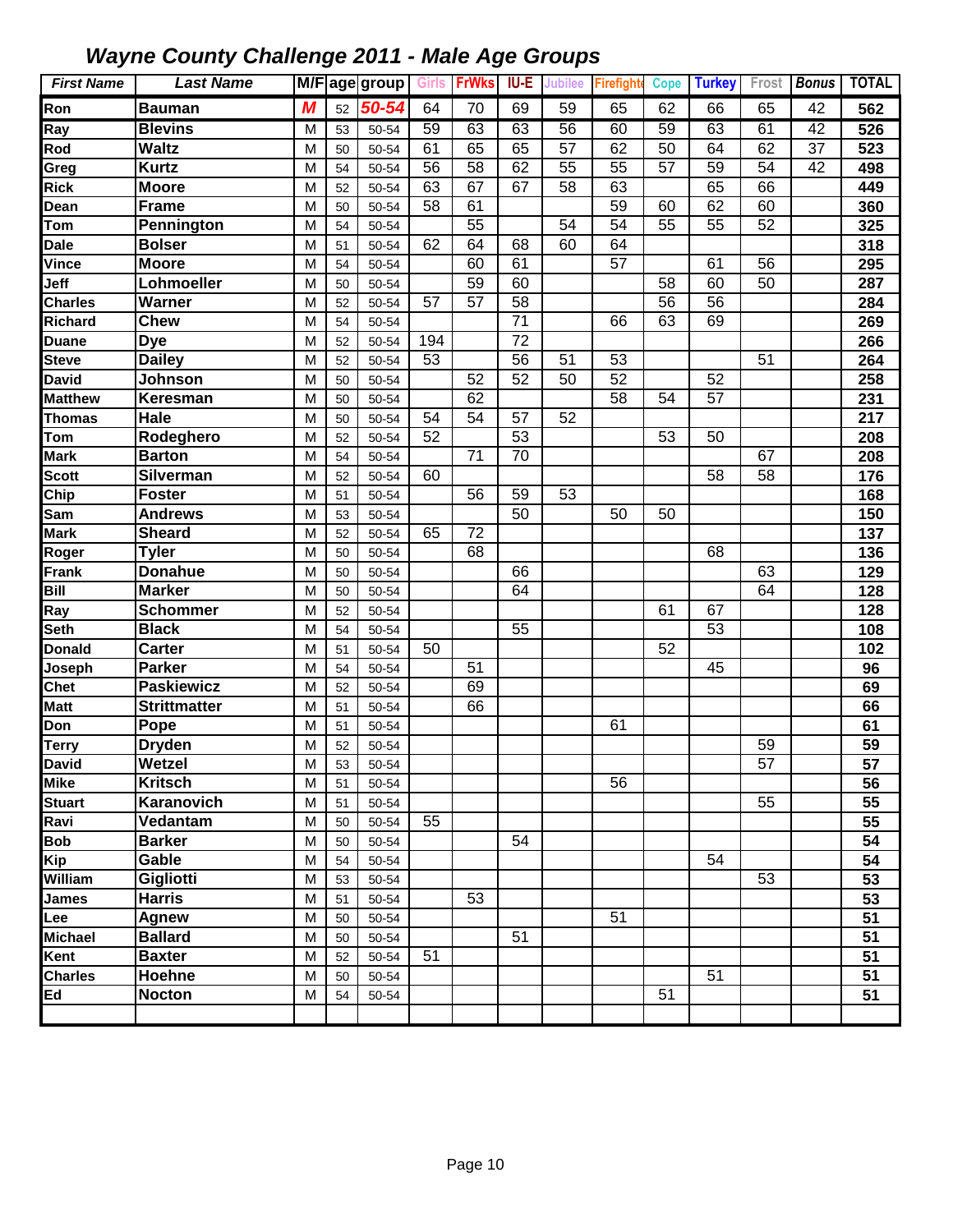| <b>First Name</b> | <b>Last Name</b>   |   |    | M/F age group Girls |    | <b>FrWks</b>    | IU-E            | <b>Jubilee</b>  | <b>Firefight</b> | <b>Cope</b> | <b>Turkey</b>   | Frost | <b>Bonus</b> | <b>TOTAL</b>    |
|-------------------|--------------------|---|----|---------------------|----|-----------------|-----------------|-----------------|------------------|-------------|-----------------|-------|--------------|-----------------|
| Ron               | <b>Lindley</b>     | M | 55 | 55-59               | 55 | 57              | 59              | 55              | 53               | 54          | 56              | 56    | 42           | 487             |
| Tom               | <b>Carrico</b>     | M | 58 | 55-59               | 54 | 54              | 57              | 53              | 52               | 51          | 54              | 55    | 42           | 472             |
| <b>Doug</b>       | <b>M</b> vers      | M | 56 | 55-59               | 51 | 55              | 58              | 56              | 51               | 52          |                 | 52    |              | 375             |
| <b>Clifford</b>   | <b>Clark</b>       | M | 57 | 55-59               | 53 | 53              | 55              | 50              | 50               |             | 50              | 54    |              | 365             |
| <b>Hennie</b>     | <b>Mulder</b>      | M | 57 | 55-59               | 57 |                 |                 | $\overline{57}$ | 56               | 56          | 57              | 58    |              | 341             |
| <b>Bob</b>        | <b>Gibbs</b>       | M | 59 | 55-59               | 56 | 51              | 60              |                 | 54               | 53          |                 |       |              | 274             |
| <b>Dana</b>       | Reihman            | M | 57 | 55-59               |    |                 |                 |                 | 55               | 55          | 53              | 45    |              | 208             |
| <b>Bill</b>       | Leveridge          | M | 55 | 55-59               |    |                 | 61              |                 |                  | 57          |                 | 59    |              | 177             |
| <b>Michael</b>    | <b>King</b>        | M | 56 | 55-59               | 45 |                 |                 |                 |                  |             | 52              | 53    |              | 150             |
| Gary              | <b>Rodefeld</b>    | M | 57 | 55-59               | 58 |                 |                 |                 |                  |             | 58              |       |              | 116             |
| <b>Rick</b>       | <b>Niersbach</b>   | M | 58 | 55-59               |    | $\overline{56}$ |                 |                 |                  |             | $\overline{55}$ |       |              | 111             |
| Joe               | <b>Nocton</b>      | M | 56 | 55-59               |    |                 | 56              | 54              |                  |             |                 |       |              | 110             |
| <b>Walter</b>     | <b>Heaston</b>     | M | 55 | 55-59               | 50 | 50              |                 |                 |                  |             |                 |       |              | 100             |
| John              | Jewell             | M | 59 | 55-59               |    |                 | 50              |                 |                  | 50          |                 |       |              | 100             |
| <b>Bob</b>        | Covington          | M | 55 | 55-59               | 45 |                 | $\overline{50}$ |                 |                  |             |                 |       |              | 95              |
| <b>Richard</b>    | <b>Barton</b>      | M | 58 | 55-59               |    | 58              |                 |                 |                  |             |                 |       |              | 58              |
| John              | <b>Guttadore</b>   | M | 56 | 55-59               |    |                 |                 |                 |                  |             |                 | 57    |              | 57              |
| Rex               | <b>Marshall</b>    | M | 55 | 55-59               |    |                 | 54              |                 |                  |             |                 |       |              | 54              |
| <b>Neil</b>       | <b>Sabine</b>      | M | 58 | 55-59               |    |                 | 53              |                 |                  |             |                 |       |              | 53              |
| Kim               | <b>Bullerdick</b>  | M | 57 | 55-59               |    |                 |                 | 52              |                  |             |                 |       |              | 52              |
| Jeff              | <b>Jackson</b>     | M | 55 | 55-59               |    |                 | 52              |                 |                  |             |                 |       |              | 52              |
| Lorenzo           | <b>Salazar</b>     | M | 59 | 55-59               |    | 52              |                 |                 |                  |             |                 |       |              | 52              |
| <b>Thomas</b>     | <b>Sheard</b>      | M | 57 | 55-59               | 52 |                 |                 |                 |                  |             |                 |       |              | $\overline{52}$ |
| Gary              | <b>Breitenbach</b> | M | 58 | 55-59               |    |                 | 51              |                 |                  |             |                 |       |              | 51              |
| <b>Dana</b>       | <b>Budd</b>        | M | 57 | 55-59               |    |                 |                 |                 |                  |             |                 | 51    |              | $\overline{51}$ |
| <b>Kevin</b>      | <b>Harry</b>       | M | 59 | 55-59               |    |                 |                 |                 |                  |             | 51              |       |              | 51              |
| <b>James</b>      | <b>Hoffman</b>     | M | 55 | 55-59               |    |                 |                 | 51              |                  |             |                 |       |              | 51              |
| John              | <b>Conn</b>        | M | 57 | 55-59               |    |                 |                 |                 |                  |             |                 | 50    |              | 50              |
|                   |                    |   |    |                     |    |                 |                 |                 |                  |             |                 |       |              |                 |

| <b>First Name</b> | <b>Last Name</b> |   |    | M/F age group | <b>Girls</b> | <b>FrWks</b> | <b>IU-E</b> | <b>Jubilee</b> | Firefight | <b>Cope</b> | <b>Turkey</b> | Frost | <b>Bonus</b> | <b>TOTAL</b> |
|-------------------|------------------|---|----|---------------|--------------|--------------|-------------|----------------|-----------|-------------|---------------|-------|--------------|--------------|
| <b>Chuck</b>      | <b>Wolfe</b>     | М | 61 | 60-64         | 50           | 52           | 53          | 51             | 52        | 50          | 50            | 50    | 42           | 450          |
| <b>Dave</b>       | <b>Pointis</b>   | М | 60 | 60-64         |              | 53           | 56          | 52             | 54        | 51          | 53            | 51    |              | 370          |
| Don               | <b>Delay</b>     | M | 61 | 60-64         |              | 51           |             | 50             | 51        |             |               |       |              | 152          |
| George            | <b>Stallings</b> | M | 62 | 60-64         | 52           | 45           | 55          |                |           |             |               |       |              | 152          |
| John              | <b>Potts</b>     | M | 62 | 60-64         |              |              |             |                | 53        |             | 52            |       |              | 105          |
| <b>Terry</b>      | Ferrell          | M | 63 | 60-64         |              |              | 52          |                | 50        |             |               |       |              | 102          |
| <b>Bob</b>        | <b>Huston</b>    | M | 61 | 60-64         |              |              |             |                |           |             | 56            |       |              | 56           |
| <b>Danny</b>      | <b>Spears</b>    | M | 61 | 60-64         |              |              |             |                |           |             | 55            |       |              | 55           |
| <b>Daniel</b>     | <b>Nufrio</b>    | M | 61 | 60-64         |              |              | 54          |                |           |             |               |       |              | 54           |
| Jim               | Page             | M | 61 | 60-64         |              |              |             |                |           |             | 54            |       |              | 54           |
| Jim               | Auman            | M | 64 | 60-64         |              |              |             |                |           |             | 51            |       |              | 51           |
| Paul              | <b>Kriese</b>    | M | 63 | 60-64         |              |              | 51          |                |           |             |               |       |              | 51           |
| <b>Bob</b>        | <b>Swanson</b>   | M | 63 | 60-64         | 51           |              |             |                |           |             |               |       |              | 51           |
| <b>Robert</b>     | Ladd             | M | 62 | 60-64         |              |              | 50          |                |           |             |               |       |              | 50           |
| <b>James</b>      | <b>Swonder</b>   | M | 62 | 60-64         |              | 50           |             |                |           |             |               |       |              | 50           |
|                   |                  |   |    |               |              |              |             |                |           |             |               |       |              |              |